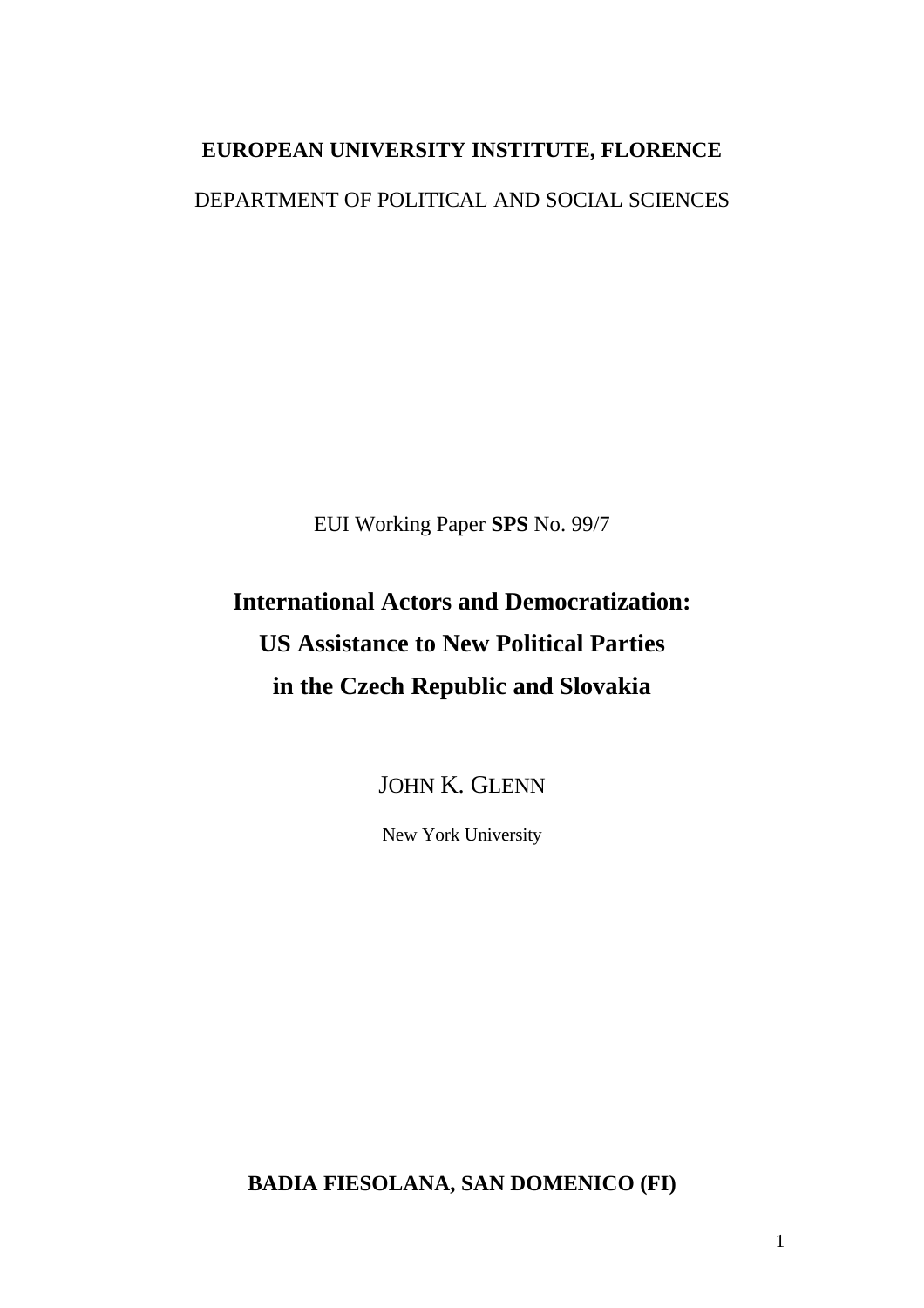All rights reserved. No part of this paper may be reproduced in any form without permission of the author.

> © 1999 J.K. Glenn Printed in Italy in September 1999 European University Institute Badia Fiesolana I – 50016 San Domenico (FI) Italy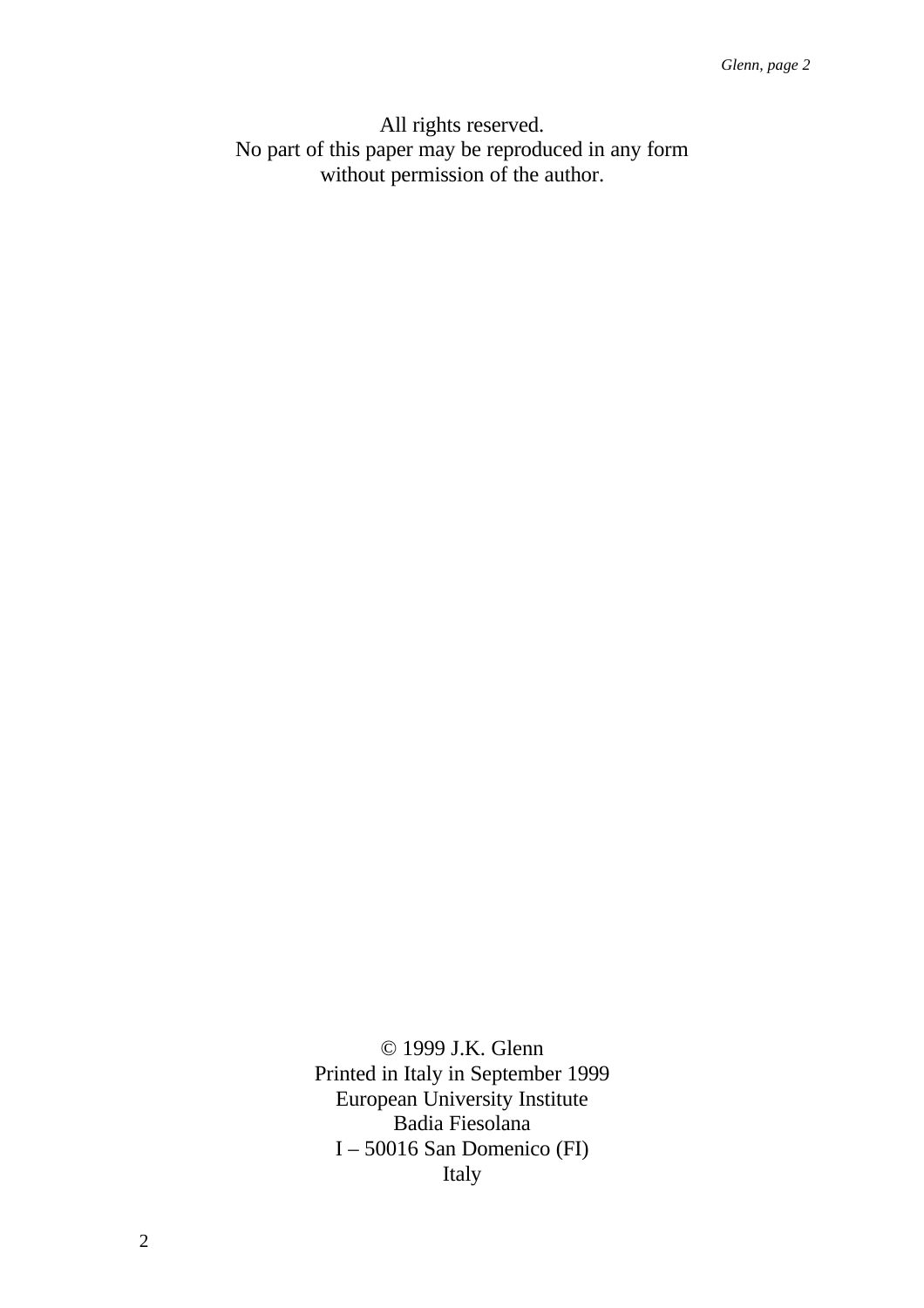## *International actors and democratization: US assistance to new political parties in the Czech Republic and Slovakia*

John K. Glenn New York University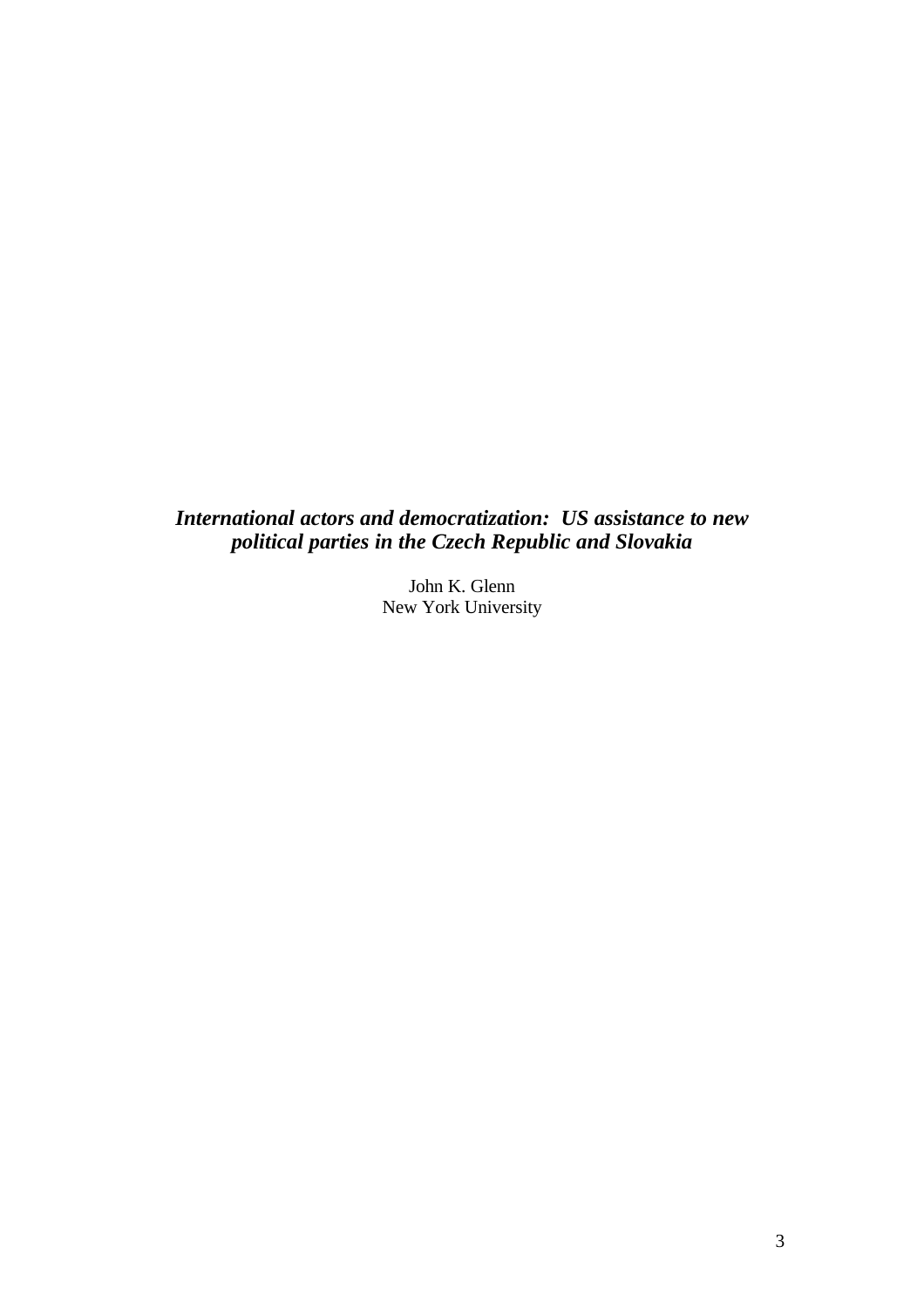#### *Abstract*:

What happens to revolutionary movements when they assume power? While the literature in political science and sociology has traditionally argued that new parties will reflect societal cleavages within nation states, recent analyses have challenged the assumption that new political parties will reproduce the patterns of earlier parliamentary democracies and observed the increasing influence of international and transnational actors. In this paper, I argue that new political parties may emerge around political rather than economic cleavages in conditions of rapid change, while assistance to political parties may create a dual relationship whereby international organizational forms and issue areas lacking historical precedent are adopted, but adapted to mobilize public support. To demonstrate this claim, I contrast assistance by U.S. political party affiliates to parties in the Czech Republic and Slovakia, where similar revolutionary movements emerged during the fall of communism but diverged, with a rightist party in the Czech Republic and populist semi-democratic party in Slovakia winning subsequent elections (and agreeing between them to divide Czechoslovakia). The divergent paths taken by the two countries highlight the limits to applying Western models of party organization across contexts and the need for democratic actors to be strengthened beyond founding elections.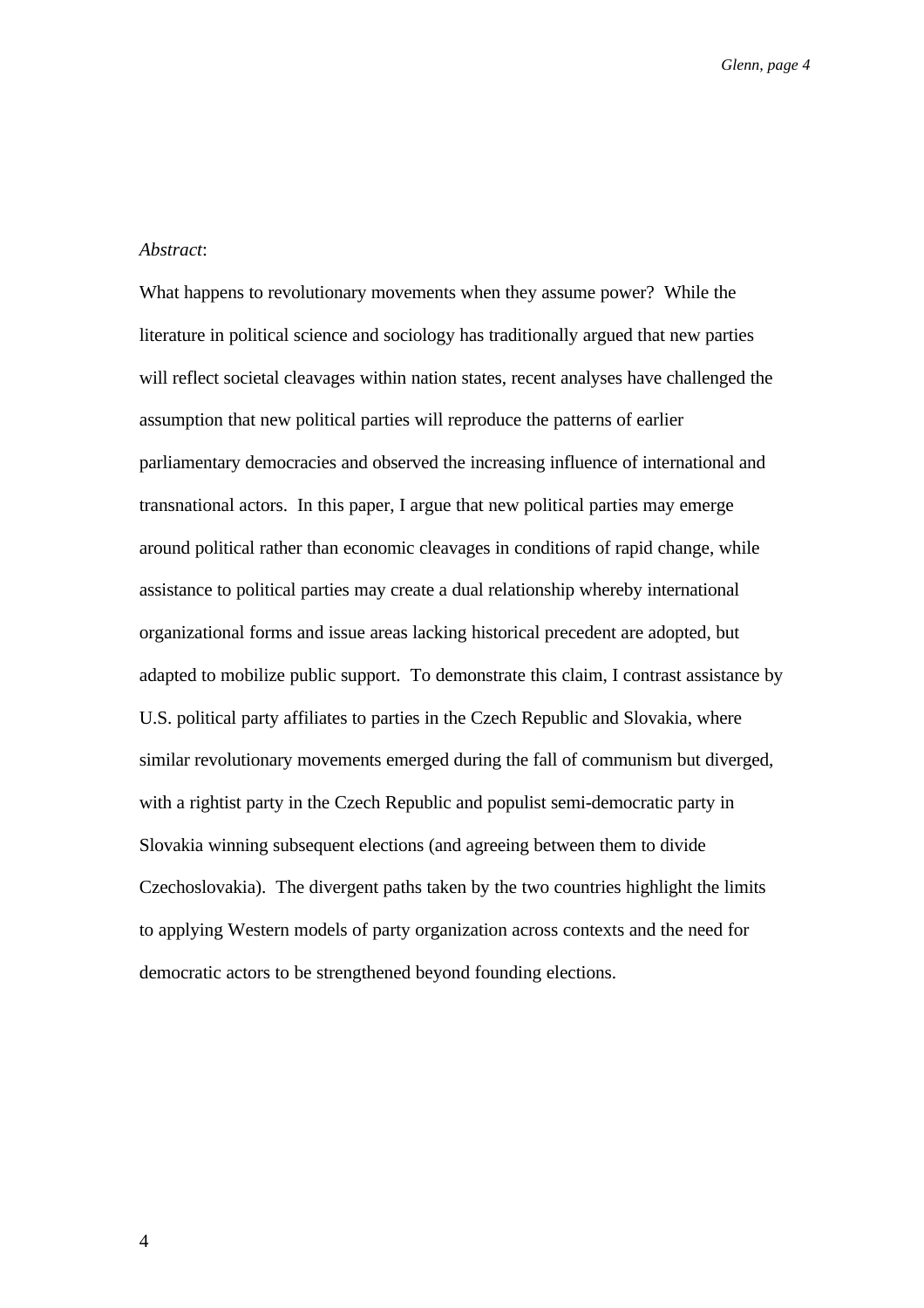#### *I. Introduction<sup>1</sup>*

 $\overline{a}$ 

What happens to revolutionary movements when they assume power? While the literature in political science and sociology has traditionally argued that new parties will reflect societal cleavages within nation states, recent analyses have challenged the assumption that new political parties will reproduce the patterns of earlier parliamentary democracies and observed the increasing influence of international and transnational actors. In this paper, I argue that new political parties may emerge around political rather than economic cleavages in conditions of rapid change, while assistance to political parties may create a dual relationship whereby international organizational forms and issue areas lacking historical precedent are adopted, but adapted to mobilize public support. It is, I emphasize, beyond the scope of this paper to test the impact of international factors upon democratization in general. As Schmitter notes, "the international sphere is almost by definition omnipresent since very few polities in the contemporary world are isolated from its effects; however its causal effects are often indirect, working through national agents" (1996:501). Rather, I compare assistance by U.S. political party affiliates to new parties in the Czech Republic and Slovakia, where similar revolutionary movements emerged during the fall of communism but diverged, with a rightist party in the Czech Republic and a populist semi-democratic party in Slovakia winning elections in 1992.

Before turning to the scholarly literature, I discuss the emergence of new political parties in the Czech Republic and Slovakia (the two republics of

<sup>&</sup>lt;sup>1</sup> The research for this paper was conducted as part of the project, "Evaluating NGO strategies for promoting democracy and preventing ethnic conflict in formerly communist states,"directed at Columbia University and funded by the Carnegie Corporation. I have benefited from the constructive comments of many, including Ron Aminzade, Michael Dauderstadt, Jack Goldstone, Petr Lom, Doug McAdam, Sarah Mendelson, Philippe Schmitter, William Sewell, Jr., Jack Snyder, Sidney Tarrow, Charles Tilly, and Jan Zielonka. Any errors are of course my own. Revisions were conducted while a Jean Monnet fellow at the European University Institute.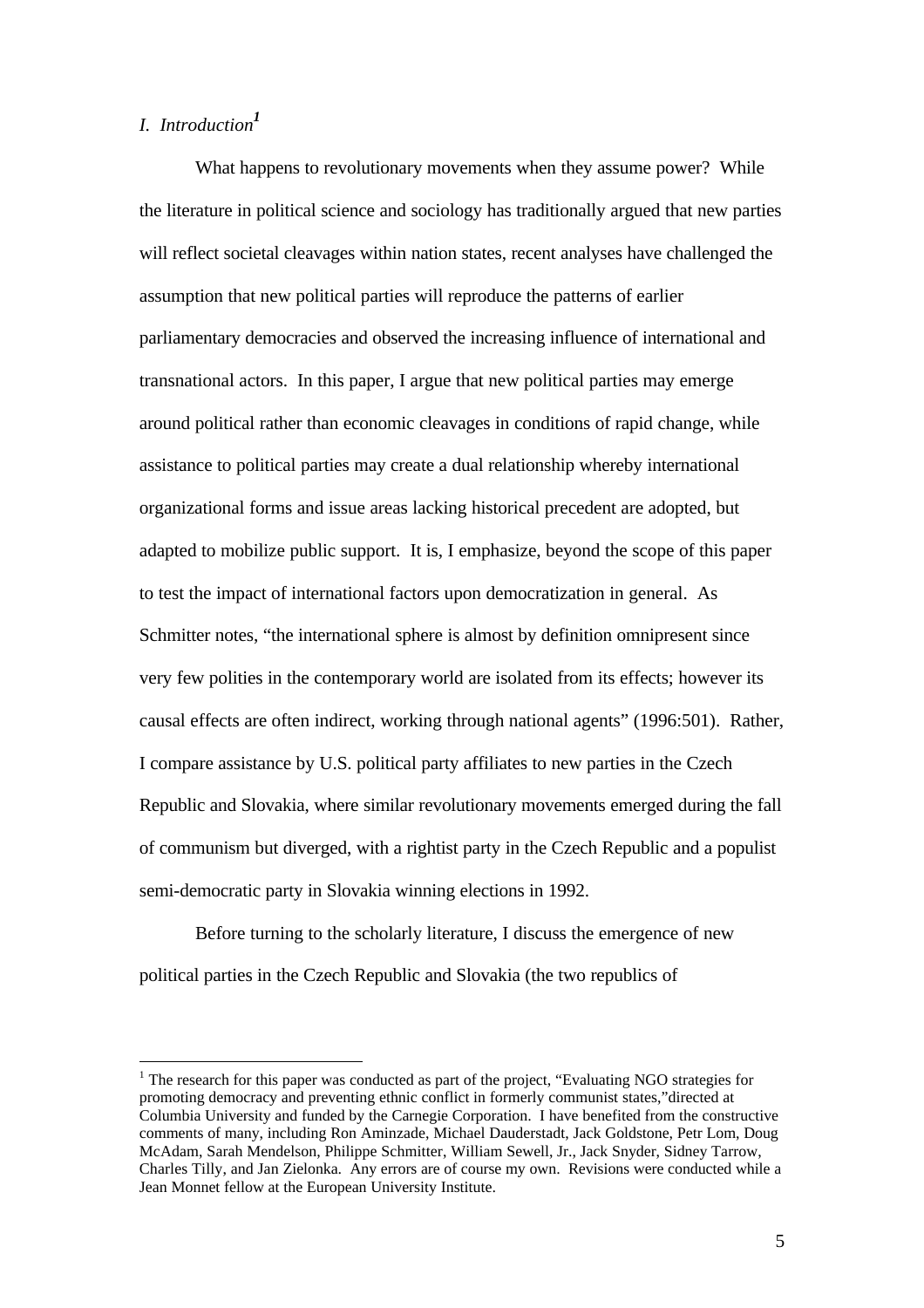Czechoslovakia until the division of the country in 1992) to highlight the puzzles involved.

#### *II. The puzzle*

The fall of communism in Czechoslovakia in late 1989 was especially dramatic because of the hard-line taken by the communist regime until its demise. Repression and relative economic security prevented the emergence of democratic challengers until the regime became isolated internationally and provoked mass protest by its violent repression of a student demonstration in November, 1989. More generally, Pridham and Lewis argue that in 1989 "democratic political parties in eastern Europe existed in a rather embryonic form or were totally absent" (1994:12). Rather than representing parties with defined constituencies, the revolutionary civic movements in Czechoslovakia proclaimed that they represented "society" against the state. Quickly, however, this revolutionary unity came under strain with internal disagreements about the appropriate path of developments. The form which the successors to these movements take was unclear. In the immediate post-communist environment, political parties were associated in most people's minds with communism, and the civic movements maintained their identities as broad coalitions in the first free and fair elections in 1990 (in which they secured popular support for a two year mandate for economic and political liberalization). As the Czech prime minister argued in 1990:

the dominant feature of public political opinion is distrust and even unwillingness to participate in political parties. This is true even among people who are politically active. This is the reflection of an instinctive distaste for political parties in general, and for everything that is associated with party apparatuses, discipline, leaders' privileges, perks and so on. These are vague, over-generalized dislikes, and spring from the experience of Communist rule. (in Whipple, 1991: 173)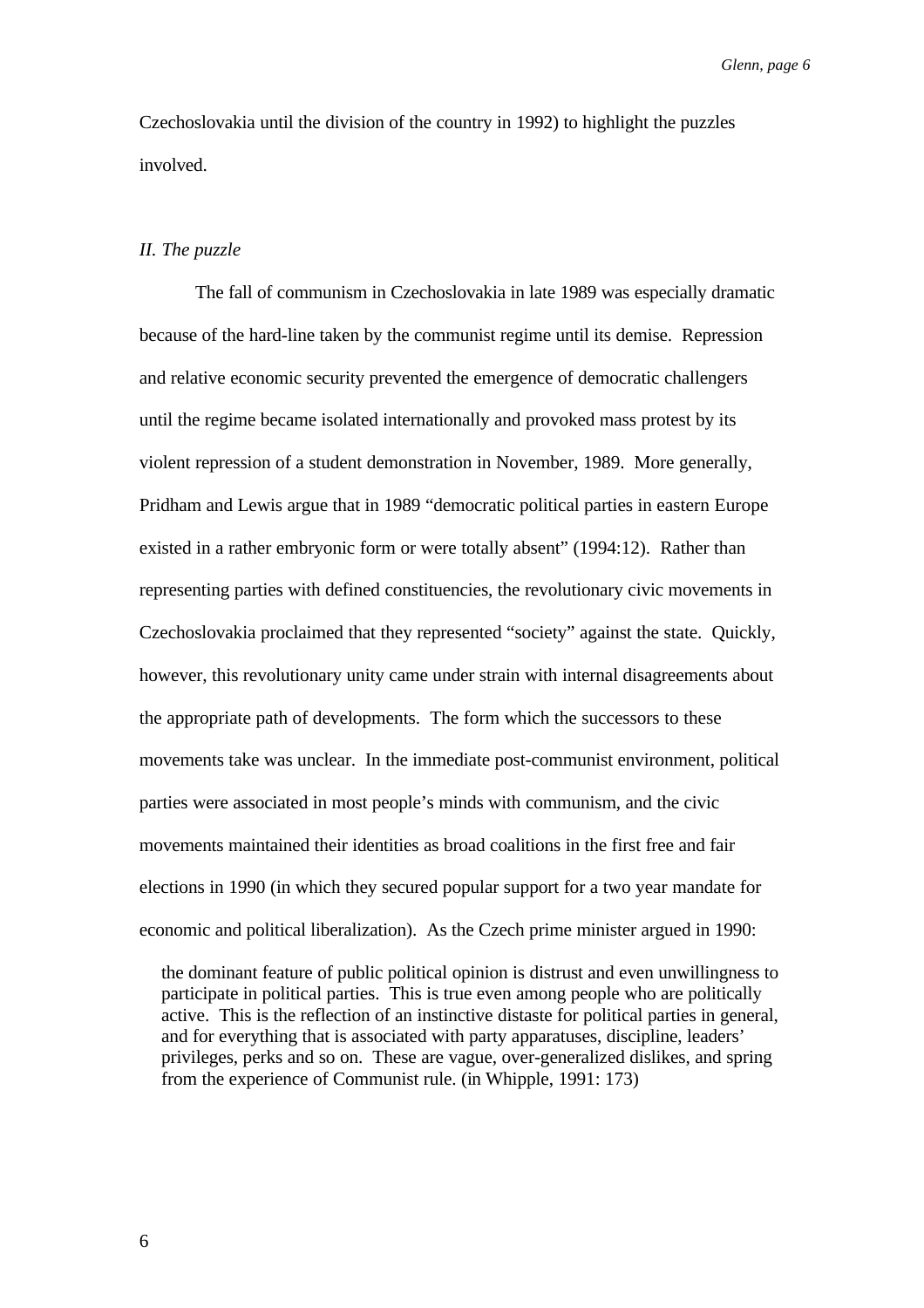While Civic Forum in the Czech Republic won a majority of the vote in the first free

plurality of the vote (see table 1 for complete election results).

The subsequent emergence of new political parties in Czechoslovakia would

the economic transformation or the question of the constitution which specified the

Havel declared in the summer of

1991 that political parties in Czechoslovakia were not

link to the people they claimed to represent:

Loyalty to the party leadership and even the party apparatus becomes more abilities of politicians. Party structures can create something of a shadow state within the real state. Electoral optimism and more important than the actual interest of society....It could hence easily

by them at all. (Wheaton and

The number of parties and party-identification of deputies changed at a dizzying speed between 1990 and 1992. For example, in the 1990 elections, eight parties and

civic movements had created more than twenty parties and factions and a core of independent deputies who abandoned their initial party identification without acquiring

period. In 1994 there was only one party in the Czech National Council that had the same delegation it started with after the 1992 elections Leff observes, in the beginning "the voter had no guarantee that the party supported in one election would

have retained the same partisan affiliation between elections" (1997:103-4). Two months before the June, 1992 elections, nearly one-third of the Czech electorate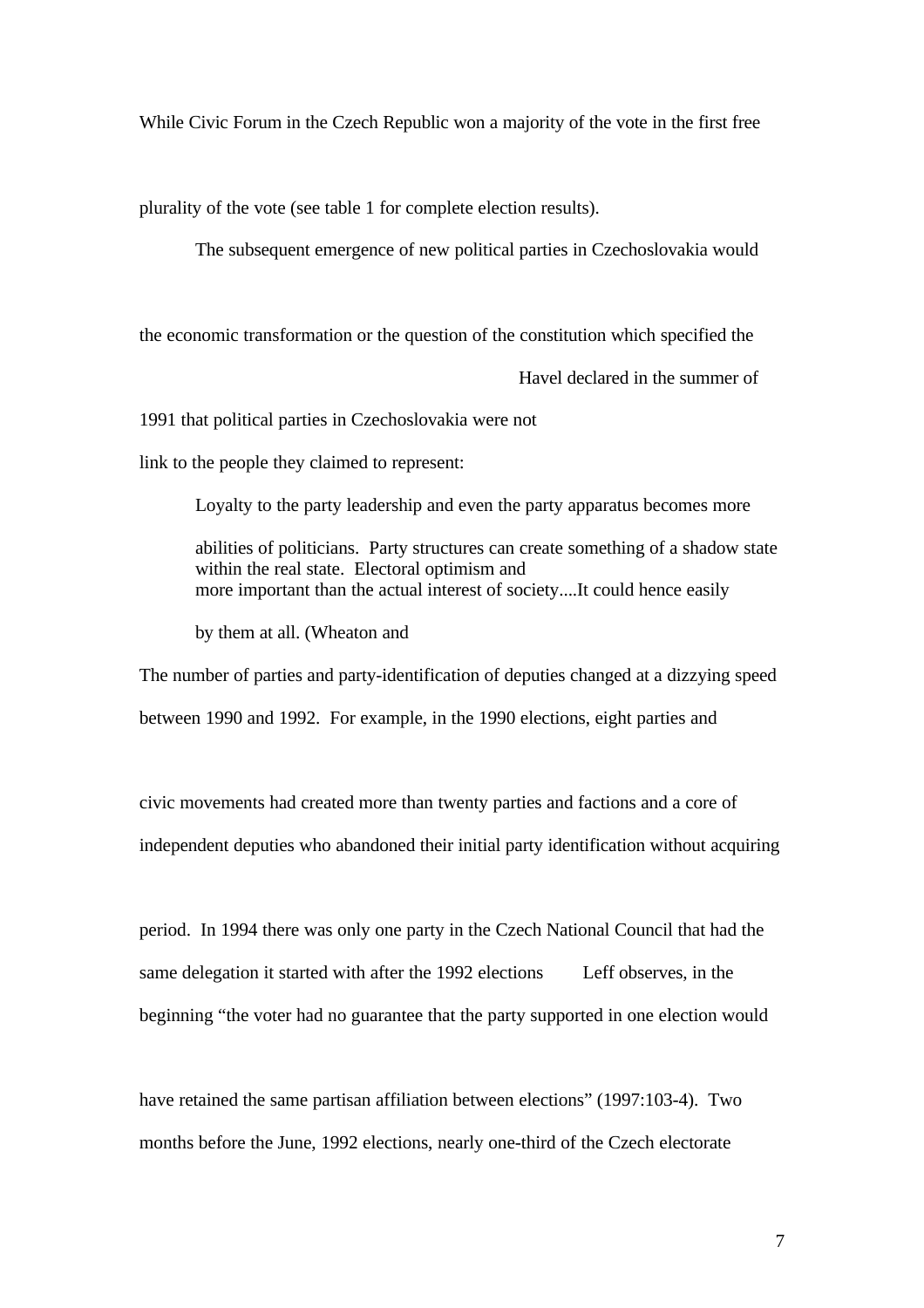declared itself undecided about which, if any, political party to support (Wolchik,

1995:227).

In this dynamic period, transnational party organizations from established democracies sought to assist movements to establish democratic political parties and institutions. The National Democratic Institute (NDI) reports that it sought to provide immediate assistance in Czechoslovakia:

In a December 1989 survey mission to then-Czechoslovakia, an NDI delegation met with recently-elected President Vaclav Havel who said to the group, 'We need advice, here, now, immediately. Not from government but from professionals who know election laws. If you can bring somebody to Prague by Monday, that would be wonderful.' With NED funding, NDI was able to respond quickly to President Havel's request. The following week, NDI sent a four-person international team of election law experts to consult with the Czechs and Slovaks who were writing the rules for the first free election in 44 years. (National Democratic Institute for International Affairs, 1996)

Assistance to new or emerging democratic political parties is often conceived as a

fundamental part of international democracy assistance since political parties are

understood to be important and necessary components of stable democracies that

provide the mechanism by which diverse voices and interests are articulated and claims

are made within the polity. For example, the National Endowment for Democracy

(NED) identifies its mandate as:

promoting U.S. non-governmental participation in democratic institution building abroad...[including] strengthening democratic electoral processes in cooperation with indigenous democratic forces, fostering cooperation with those abroad dedicated to the cultural values, institutions and organizations of democratic pluralism; and encouraging the establishment and growth of democratic development in a manner consistent both with the broad concerns of U.S. national interests and with specific requirements of democratic groups in other countries." (NED, 1997)

Two of its satellite organizations, the National Democratic Institute (NDI) and the

International Republican Institute (IRI), define their mandate in terms of meeting the

NED objectives described above. NDI's 1996 Mission Statement declares its emphasis

to be on "democratic development that focuses on the roles and functions of political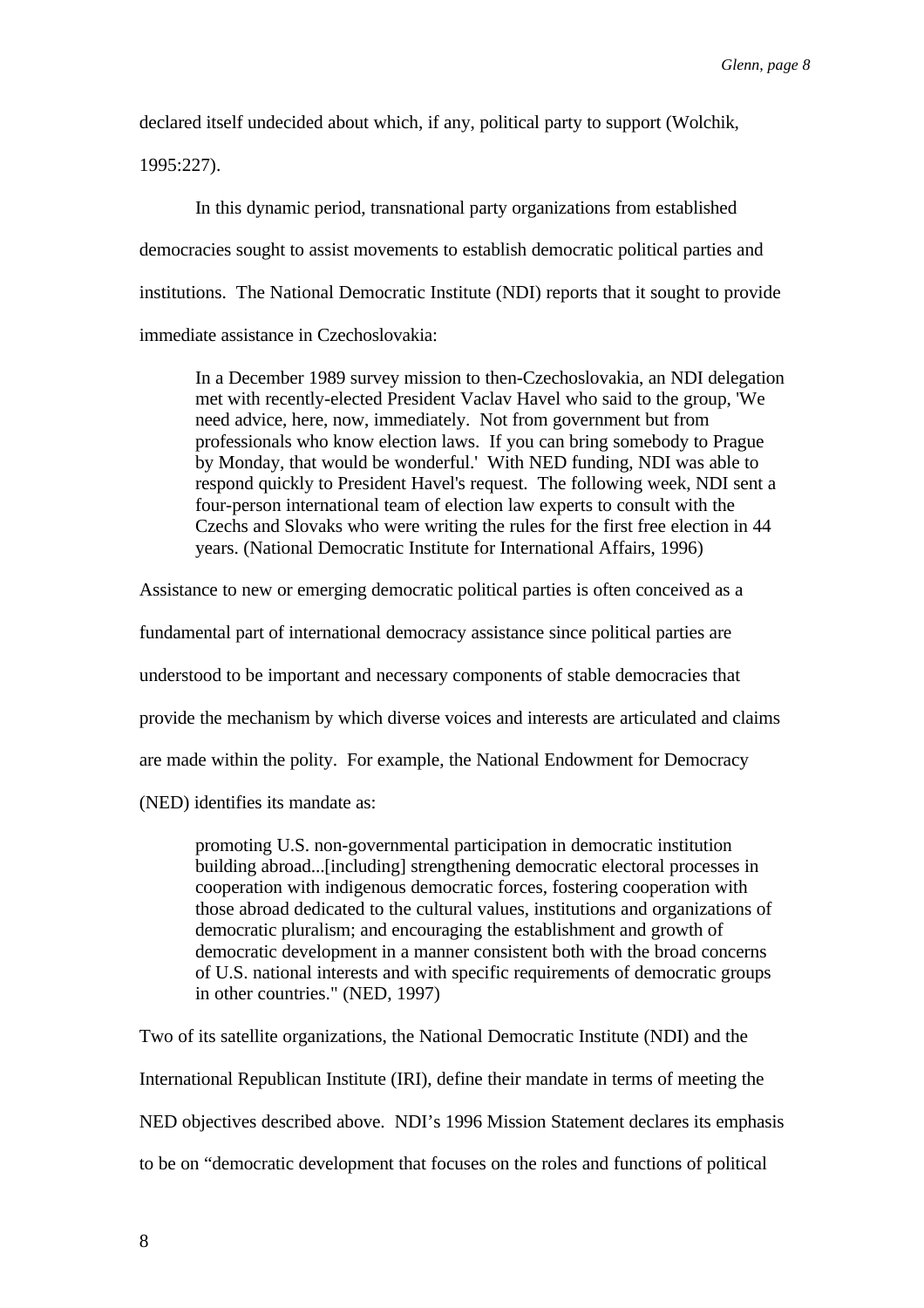parties and other institutions fundamental to democracy" (NDI, 1996). More specifically, NDI identifies three areas of political party assistance targeted towards

the institutional structures of a political party that make it an effective organization that can consolidate citizen interests; (2

researching, campaigning and monitoring of elections; and (3) governance or assisting in orienting new members, educating constituencies, building coalitions and seeking

IRI's 1995 Mission Statement declares that its "grassroots political programs are designed to share techniques and experiences of democratic

country" (IRI, 1995).

The break-up of the civic movements into nascent political parties took place in

parties which had broken away from the dissident base of the original revolutionary movements. The Civic Democratic Party led by Finance Minister Klaus in the Czech Meciar each won

approximately 33 percent of the vote for the Federal Parliament (see table 2 for

popular support for the separation of the country, the leaders of the two strongest parties declared their inability to work together and proceeded to divide the country

country in Eastern Europe in which a rightist party had emerged to govern successfully while a populist semi-democratic party governed in Slovakia.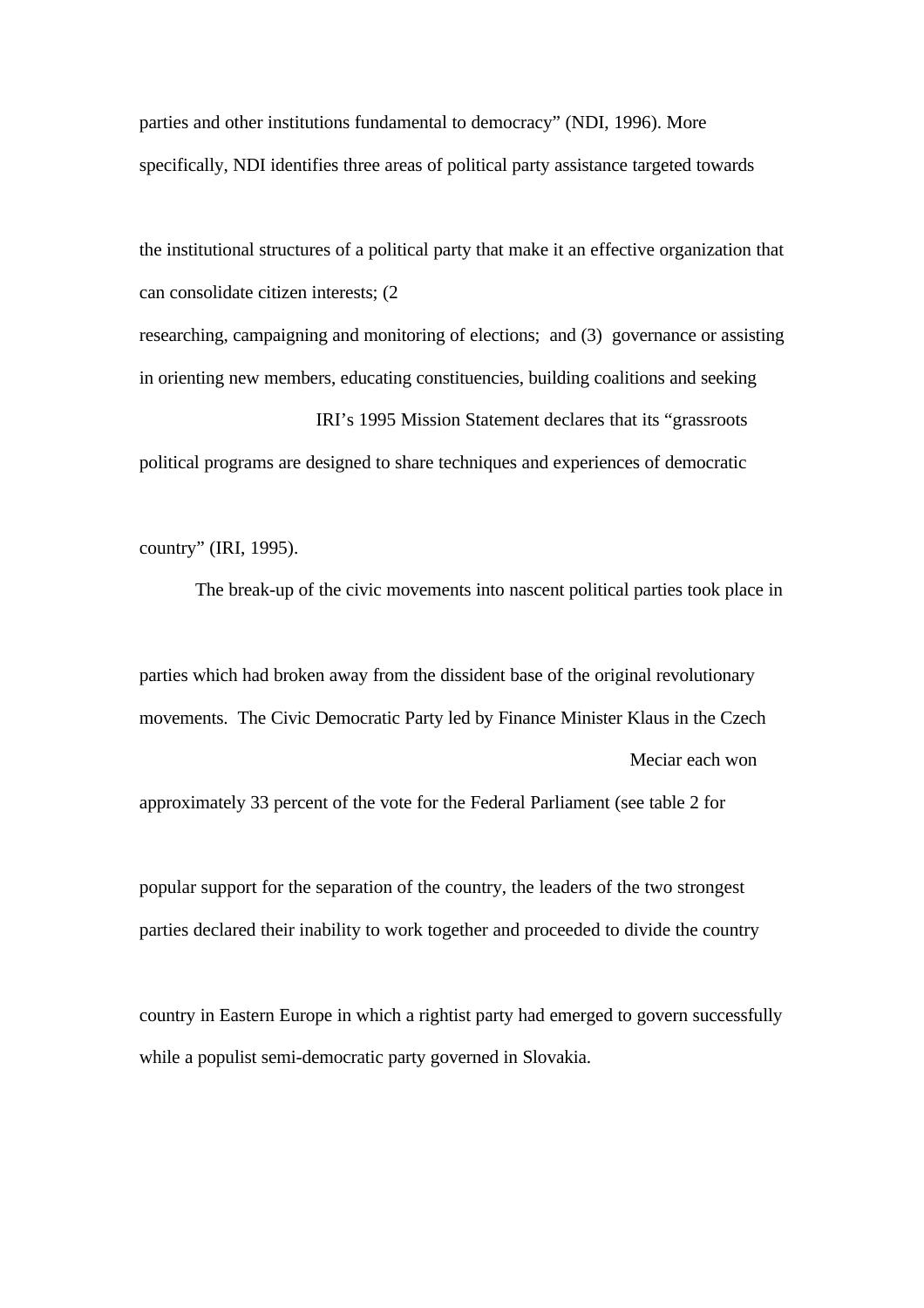The classic explanation for the transformation of movements into parties is Robert Michel's (1962) organizational argument that mass movements are inevitably channeled into formal organizations which favor an oligarchic elite rather than the masses. Because "democracy is inconceivable without organization," the initial democratic aspirations that give rise to movements, he argued, will inevitably be subverted by a political class possessing organizational skills that enable them to impose their will upon the party (Michels, 1962:61). Similarly, the literature on political parties and revolutions predicts that revolutionary movements will break-up as a common process of political struggle whereby an initial "honeymoon" period of artificial unity is succeeded by the forging of a "dominant coalition" to address the concerns that initiated state breakdown (Goldstone, 1991:422). The logic of these explanations includes cynical interpretations of Jacobin ruthlessness at eliminating enemies, as well as pragmatic ones which argue that different skills are needed to rule a government (such as the securing of revenues and resources, including popular support, money, technical expertise). Because parties must maintain at least periodic social support, the literature in political science and sociology argues that new parties will represent social cleavages within nation-states (Lipset and Rokkan, 1967). Some have sought to apply this approach to postcommunist Eastern Europe, distinguishing parties by their presumed social bases (Kitschelt, 1992) or a combination of social bases, issue dimensions and the stability of party competition (Evans and Whitefield, 1993).

The focus on societal cleavages within nation-states has come under two main forms of criticism: (1) it assumes new political parties will reproduce the same path as parties in earlier parliamentary democracies and (2) it ignores the increasing influence of international actors upon postcommunist polities. First, it is problematic to assume that all new parties will follow the same path of development as earlier parties in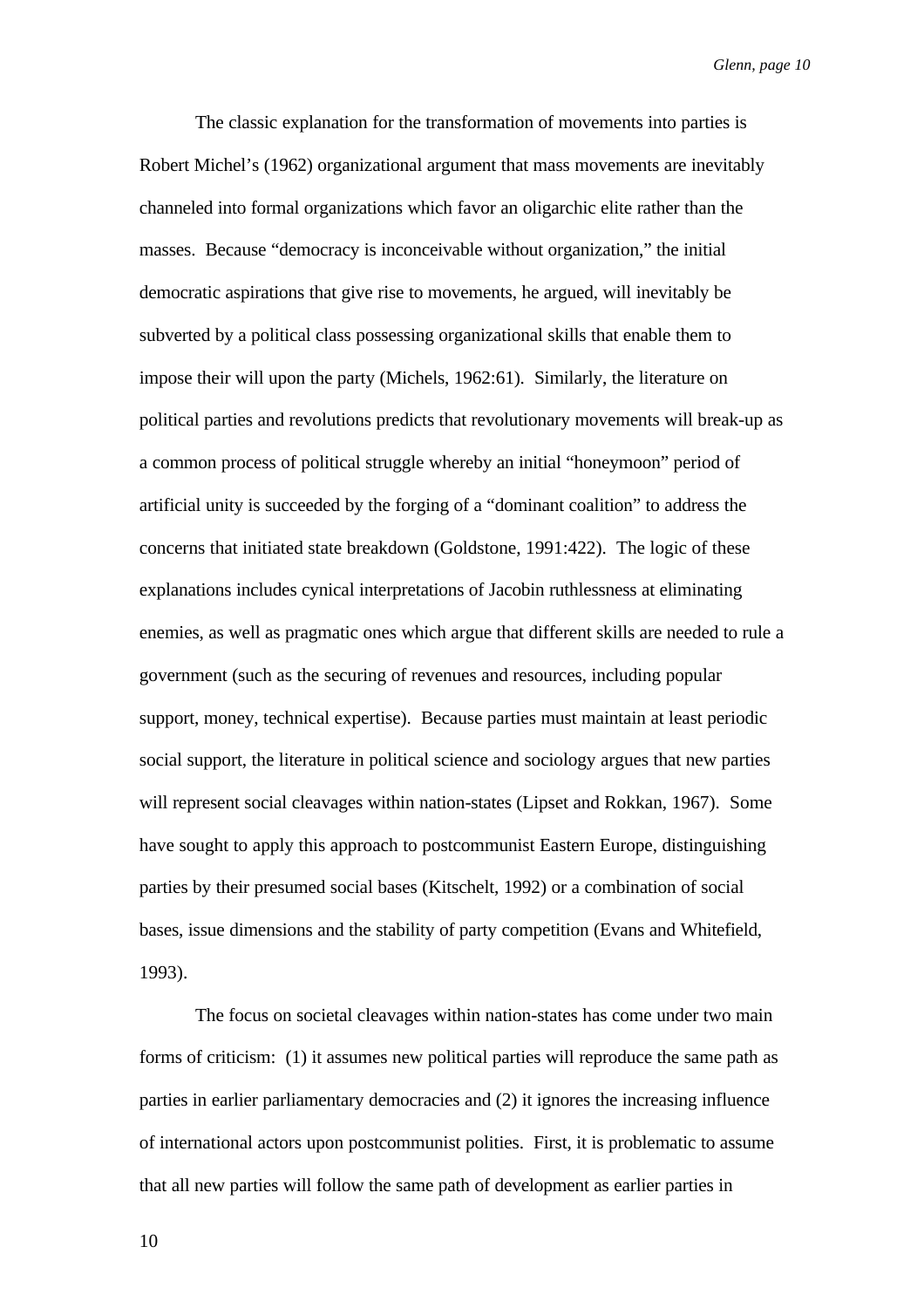parliamentary democracies -- a so-called "natural history" approach that has been Goldstone, 1991). For example,

has argued that a simple application of Western parliamentary models to the new parties in Eastern Europe "ignores the very substantial changes that have taken place in

anachronistically presumes that parties in today's neodemocracies through all the stages and perform all the functions of their predecessors" (1992:426). Pridham and Lewis observed that in articulated links between new parties, on the one hand, and social groups, on the other

are generally lacking and processes of representation are subject to considerable

Challenging the view that "there are interests out there -- real, particular, independent, societal interests, waiting for the chance to politically articulate their Ost argued that the historical

political parties can be based. (1991:4) In these conditions, scholars have emphasized Ekiert,

1991,1992, Jadwiga Staniszkis argued that the Solidarity

interests which would benefit from its economic program. She cited the declaration by Syryjczyk, candidate for Minister of Industry, about the middle class in 1989: "I represent subjects that do not yet exist." (1991:184)

Second, the criticism of the natural history approach highlights its inability to

rhetoric and elections have become largely irrelevant in explaining how a party will govern in Western democracies, that "much of a party's record in office will be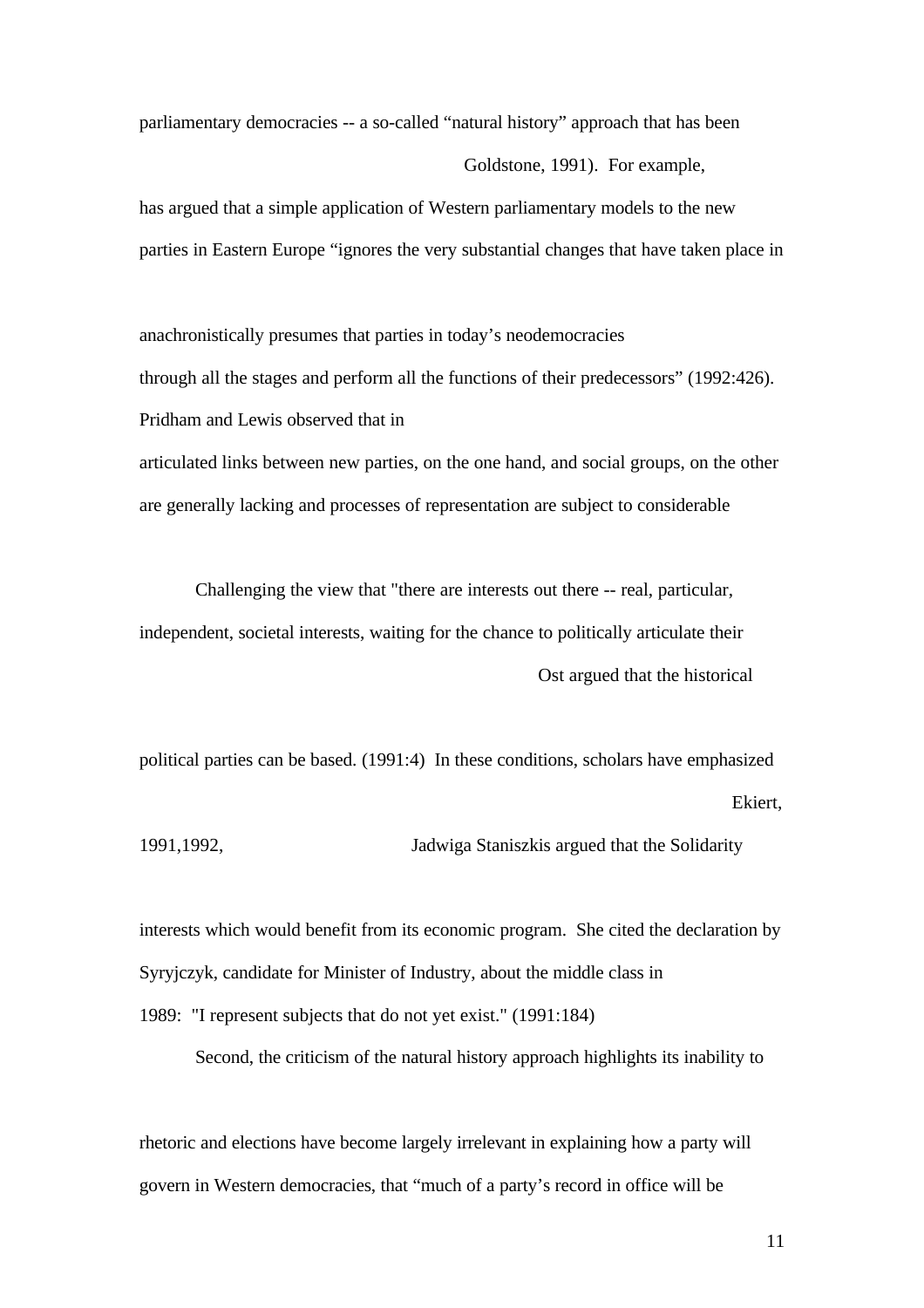stamped upon it by forces outside its control." (1984:142) Rather, he argues, parties are increasingly bound by global politics: "Britain's membership in the European Community is the most obvious symbol of constraint upon a British government's powers of decision." (Rose, 1984:151) Mathews goes further to argue that the Westphalian system of nation-states is over, that national governments are "not simply losing autonomy in a globalizing economy. They are sharing powers -- including political, social, and security roles at the core of sovereignty -- with businesses, with international organizations, and with a multitude of citizens groups, known as nongovernmental organizations" (1997:50).

In such conditions, a new institutionalist argument might argue that the form new parties take will be the result of adoption of legitimate organizational forms in the international arena (Meyer, Boli, Thomas and Ramirez, 1997). Among the prominent actors in the international arena, international non-governmental organizations play a particular role in the support for particular groups (Boli and Thomas, 1997; Clark, Freidman and Hochstetler, 1998; Pridham, 1996). Although attention to transnational organizations is not without precedent (Huntington, 1973; Keohane and Nye, 1972), many have argued that international factors played a more influential role in the democratic transformations in Eastern Europe than in the preceding southern European and Latin American transformations (Pridham, 1995). For example, Schmitter argues, "the international context surrounding democratization has shifted from a primary reliance on public, inter-governmental channels of influence towards an increased involvement of private, non-governmental organizations -- and it is the concrete activity of these agents of consent, rather than the abstract process of contagion, that accounts for the global reach of regime change and the fact that so few regressions to autocracy have occurred" (1996:39)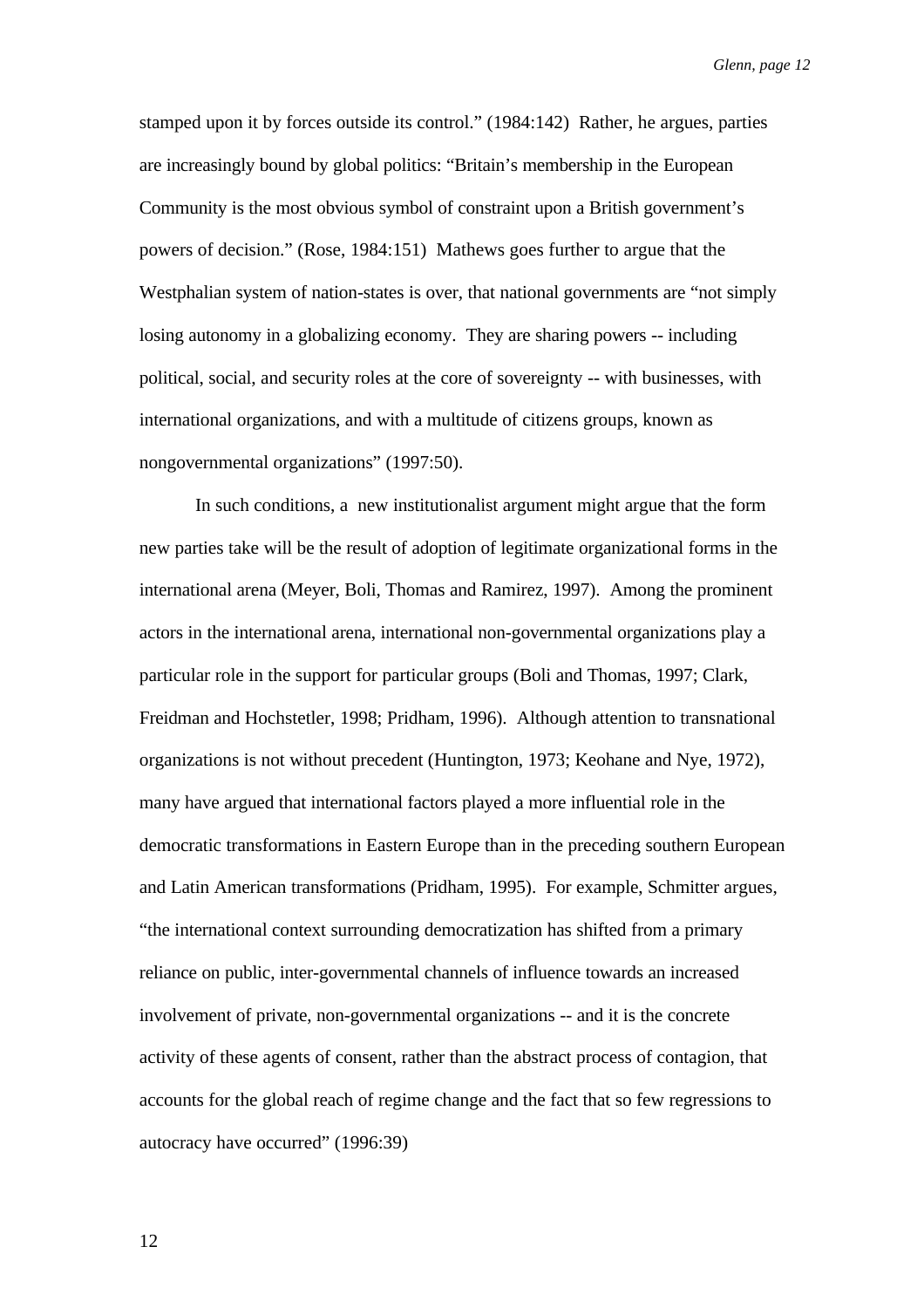Drawing on theories of institutional diffusion and mobilization, I argue that the relationship between new political parties and transnational party organizations will

adopted which lack historical precedent but adapted to mobilize public support. This entails the simultaneous creation of interfaces with international organizations and local

one stage simultaneously. Robert Putnam's "two-level game" argues:

At the national level, domestic groups pursue their interests by pressuring the politicans seek power by constructing coalitions among those groups. At the international level, national while minimizing the adverse consquences of foreign developments. (1993:436) logics of interaction by which international actors can influence nation states – contagion, control and consent – to which

(1996) adds,

By focusing on the dual relationship, I seek to specify the conditions under which new political parties will adopt certain models of Western party organization and

the emphasis on consensual knowledge in recent writings on "epistemic communities" Sikkink, 1993), this approach allows

for conflicting models and principles, examining conflicts between international models Risse-Kappen asks, "under what domestic and

international circumstances do transnational coalitions and actors who attempt to

(1995:5) Thus, this paper does not assume that international assistance will necessarily Carothers, 1996;

Robinson, 1996); rather it analyzes the variable impact of international actors in light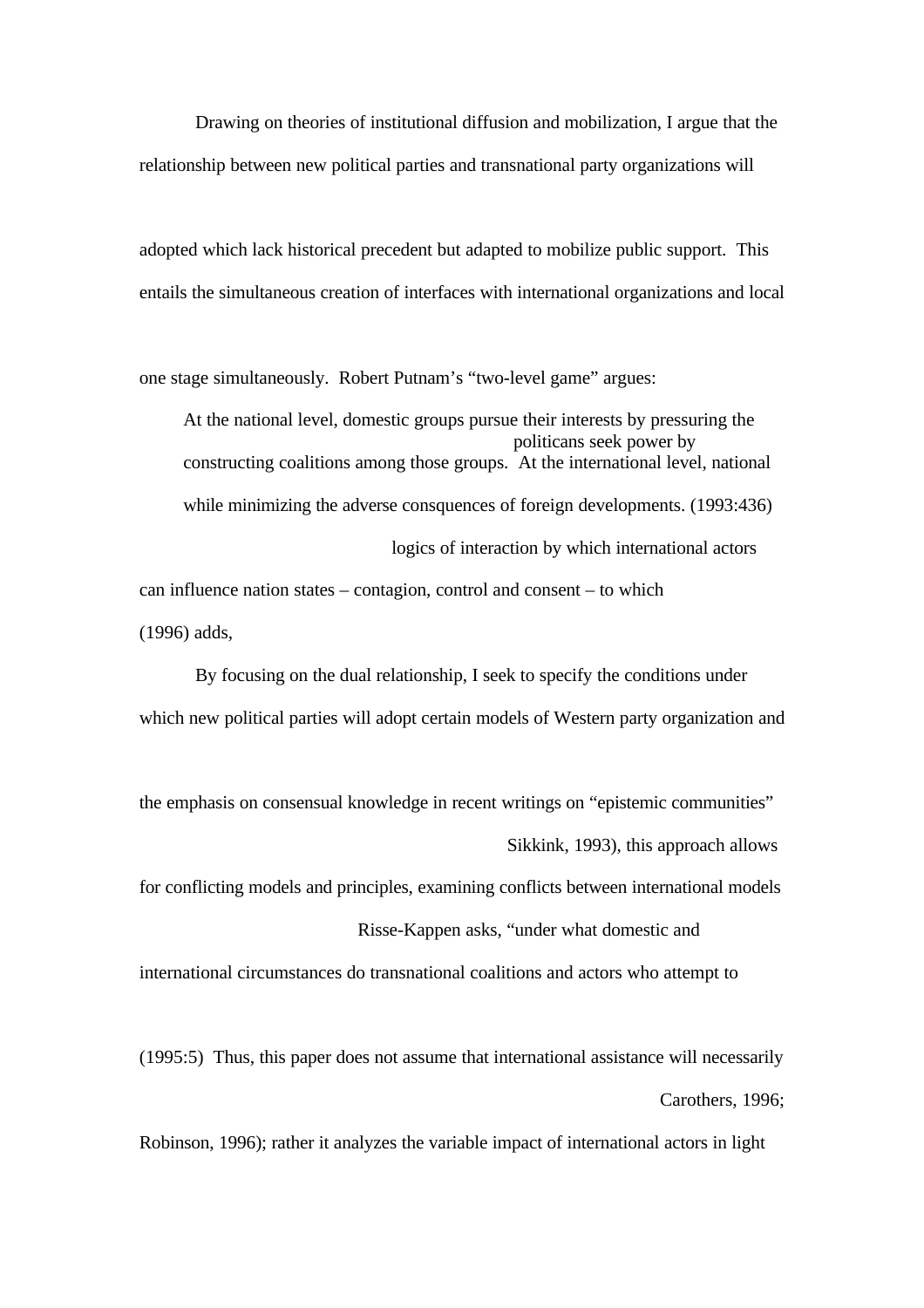The emphasis on the dual relationship between transnational party organizations and new political parties highlights the ambiguity of the concept of "democracy" in the post-Cold war world. To international organizations, parties may speak of one vision of democracy (a formal one in which institutions are replicated in different contexts) while they simultaneously deploy a different vision for their domestic audiences (a substantive one in which the challenges of the communist legacy figure prominently). These different visions do not necessarily undercut each other. Indeed, ambiguity may be a virtue, enabling domestic actors to appear to respond both to international and local concerns while avoiding policy commitments to either.

#### *IV. The emergence of new political parties in the Czech Republic and Slovakia:*

While it is beyond the scope of this paper to account for the intricacies of party development and the division of the country, $^2$  I develop the claims in this paper by analyzing the process by which new political parties emerged out of revolutionary movements in the Czech Republic and Slovakia, in light of international assistance. To provide a basis for comparison, I focus on the National Endowment for Democracy and two of its beneficiaries which specifically target political parties, the National Democratic Institute and the International Republic Institute (as representatives of the U.S. approach to international party assistance). Although not the only international actors active in this period, assistance from the NED targeted for democratic institutions and election assistance in Czechoslovakia, the Czech Republic, and Slovakia between 1989-1994 can be calculated to be approximately 40% of all similarly-targeted foundation assistance.<sup>3</sup> Below, I analyze each country separately.

 $2^2$  For detailed accounts of party development and the break up of Czechoslovakia, see Blahoz 1994, Butorova 1993, Draper 1993, Innes, 1997, and Wightman 1991.

<sup>&</sup>lt;sup>3</sup> \$1,088,000 out of \$2,717,000 in Quigley 1997:142-5, 150-151. Appendix 1 details NED grants concerning political parties and elections in Czechoslovakia from 1990-92.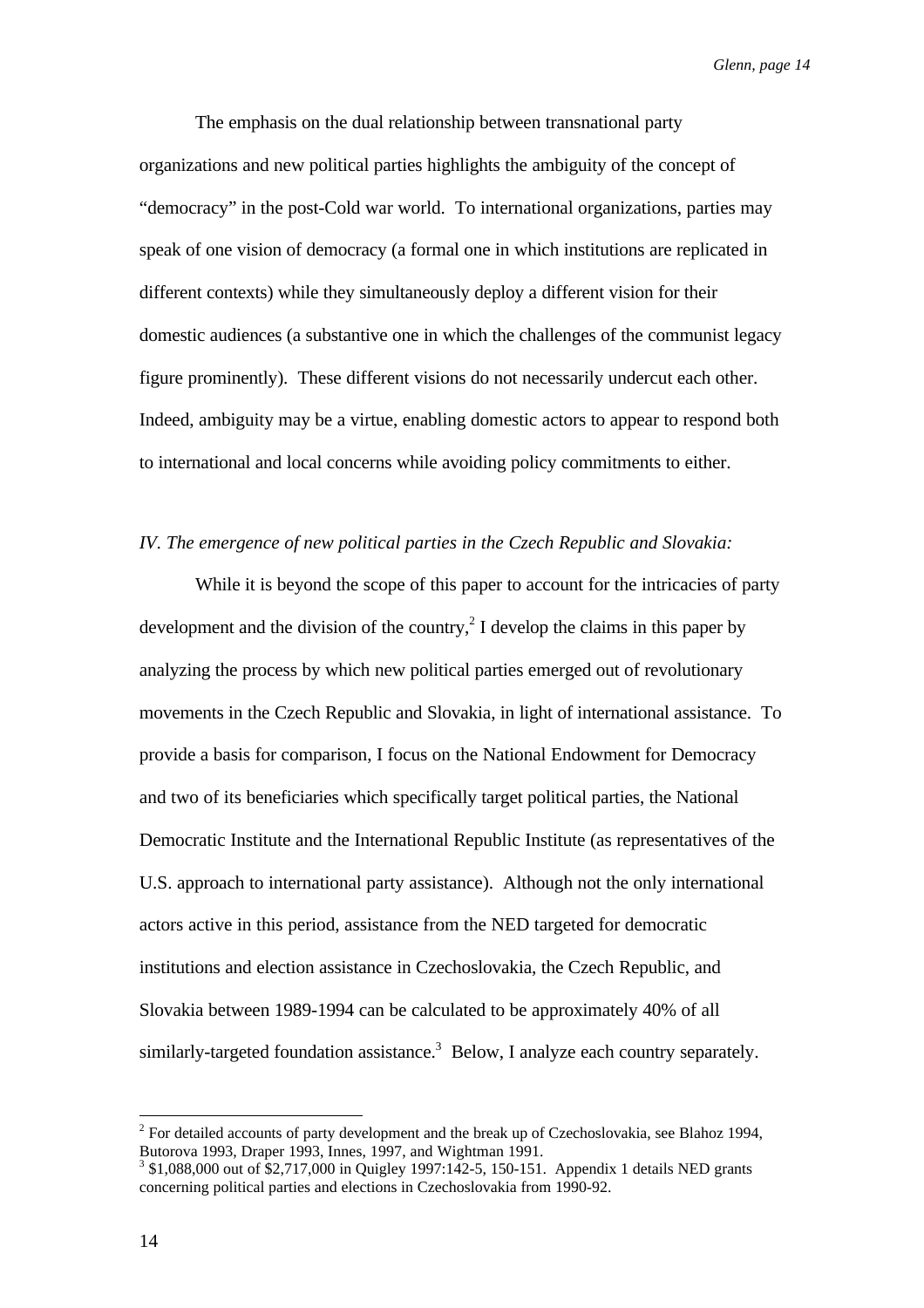#### *The Czech Republic*

After the fall of communism in Czechoslovakia in 1989, a "government of national understanding" (composed of all political forces) was formed not by new political parties but by broad-based civic movements claiming to speak for "society." In the Czech Republic (which made up two-thirds of the population of the federation), this movement called itself Civic Forum and was embodied in the former-dissident, Vaclav Havel, who served as president of the federation. The National Endowment for Democracy provided nine grants intended to assist Civic Forum in the 1990 elections, totaling \$842,485 (although some of the grants were broadly intended for the federation as a whole). NED's assistance can be categorized as general election assistance (advising the drafting of a new election law and sending an international observation team), equipment provision (such as fax machines and computers), and party training (including seminars on party organization, civic education and voter participation).

In the June, 1990 elections, twenty-three parties and movements competed (all but five of whom were new organizations). Civic Forum won 53% of the vote, with the Communist Party coming in a surprising second, winning 13%. Attention to international assistance to Civic Forum in the 1990 elections reveals a broadly positive portrait, although not one in which international actors may claim to have "caused" democracy. Rather, at best, they might claim to have supported the "democrats." The project to assist the writing of the election law led to a threshold whereby parties had to receive at least 5% of the popular vote to enter parliament. This threshold enabled Czechoslovakia to avoid the later political fragmentation in Poland which was encouraged by a 3% threshold. Since Civic Forum received seats proportional to the votes received only by parties or movements which reached the threshold, they were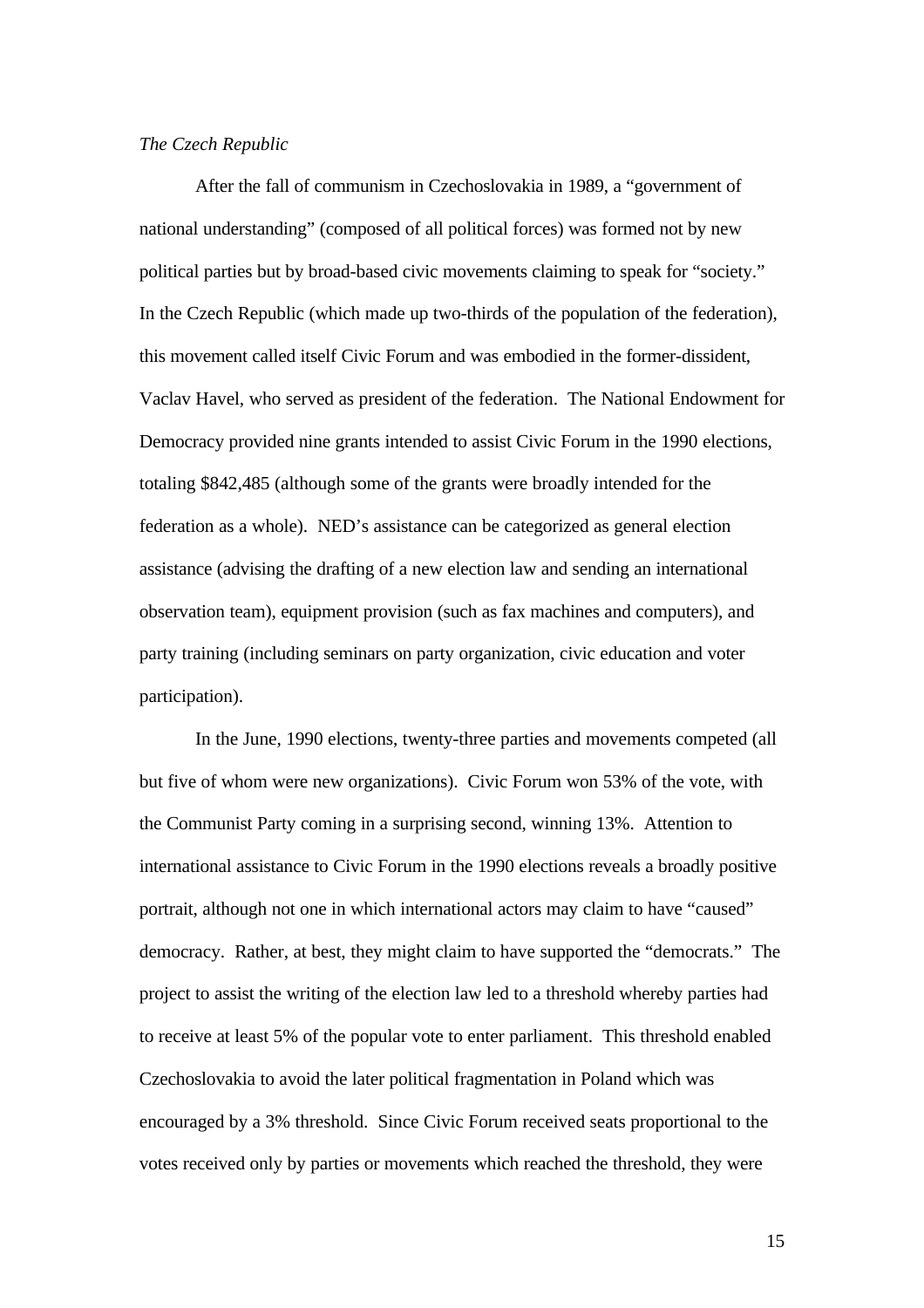able to consolidate a firm majority in both houses of parliament. Second, infrastructural assistance provided by the Institute for Democracy in Eastern Europe in 1990 sought to meet immediate needs for administrative assistance in governing and running election campaigns at a time when the new civic movements had virtually no preexisting resources, financial or organizational. At this time, the Czech crown remained unconvertible, limiting economic purchasing power for modern equipment from abroad. Similarly, the assistance to Freedom House which provided newsprint to *Lidove Noviny* must be placed in historical context as an underground dissident newspaper that was transformed into the sole alternative to the Communist and satellite party-controlled newspapers after the revolution, initially serving as Civic Forum's voice in the media. Both the civic movements and *Lidove Noviny* operated in this early period largely as they had in the revolutionary moments, overwhelmed by the tasks facing them in light of the resources they had at their disposal. It is not possible to quantify the impact of such infrastructural assistance at this time when stable budgets were still being created, but the ability of INGOs to act quickly and provide resources to meet short term needs can be extremely valuable. One can not be sure of the counter-factual consequences of the absence of such provisions (whether the movements would have faltered or other actors may have met these same needs), but it is clear that such a need existed and that INGOs sought to provide assistance unlikely to have been provided efficiently otherwise.

In this period NDI and IRI conducted "skills based" training workshops which typically present the model on which political parties operate in the United States, emphasizing the creation of new political organizations (including ties to local media, the office of a political organization, and voting districts), the tasks of a political party during an election campaign (such as door-to-door or mail order campaigning), and fund raising. Initially few, if any, of the members of Civic Forum were experienced in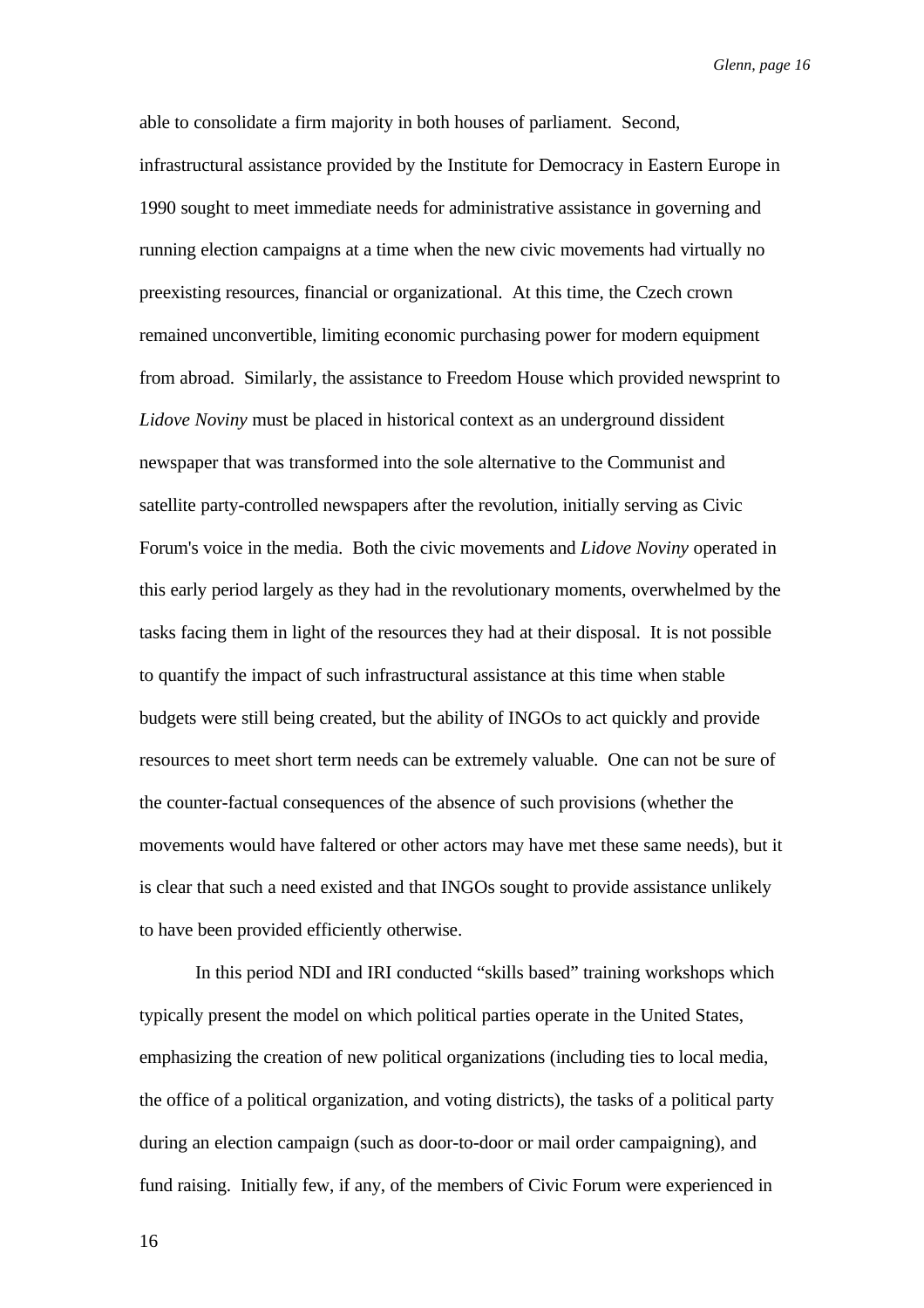running elections and careful organization would be necessary. In addition to the assistance to the civic movements, IRI reported that its workshops were attended by 150 individuals representing 24 political parties, including some not part of the umbrella coalitions.

Civic Forum, however, did not simply adopt a Western style campaign but adapted it to reinvoke the spirit of the revolution in 1989. Despite Havel's declaration that it was a temporary organization, Civic Forum maintained its identity as a civic movement representing "society" in the 1990 elections. Civic Forum's election slogan was explicitly anti-party, declaring: "Parties belong to Party Members: Civic Forum Belongs to All." DeCandole argued that this primarily reflected the beliefs of the dissident-turned-politicians, drawing on "the rejection of partisanship [that] formed the philosophical core of Charter 77." (1991:20) The consequences of the maintenance of this identity included the refusal by Civic Forum to create membership procedures or hierarchical organization during the 1990 elections. Its membership principles declared that:

Civic Forum is a movement of all citizens who agree with its programmatic principles from 11.26.1989 and actively support their fulfillment, and of those citizens who are not and do not want to be members of any political party....Membership of united citizens in Civic Forum is informal. They are not joined by individual membership, membership cards or by paying membership contributions.<sup>4</sup>

Civic Forum sought to demonstrate its ability to run as a credible opposition to the Communist Party and proponent of economic reform. Their platform was represented by the broad slogan, "return to Europe," with the democratic system, market economy, and cultural values which this implied. At the same time, Civic Forum sought to avoid a traditional appeal for votes. As Miriam Horn observed, "For too long politics had been paternalistic and pedantic, wagging its finger at the children of the state. Now the

<sup>4</sup> Koordinacni Centrum OF Praha [Coordination Center of Civic Forum Prague], 1990:72.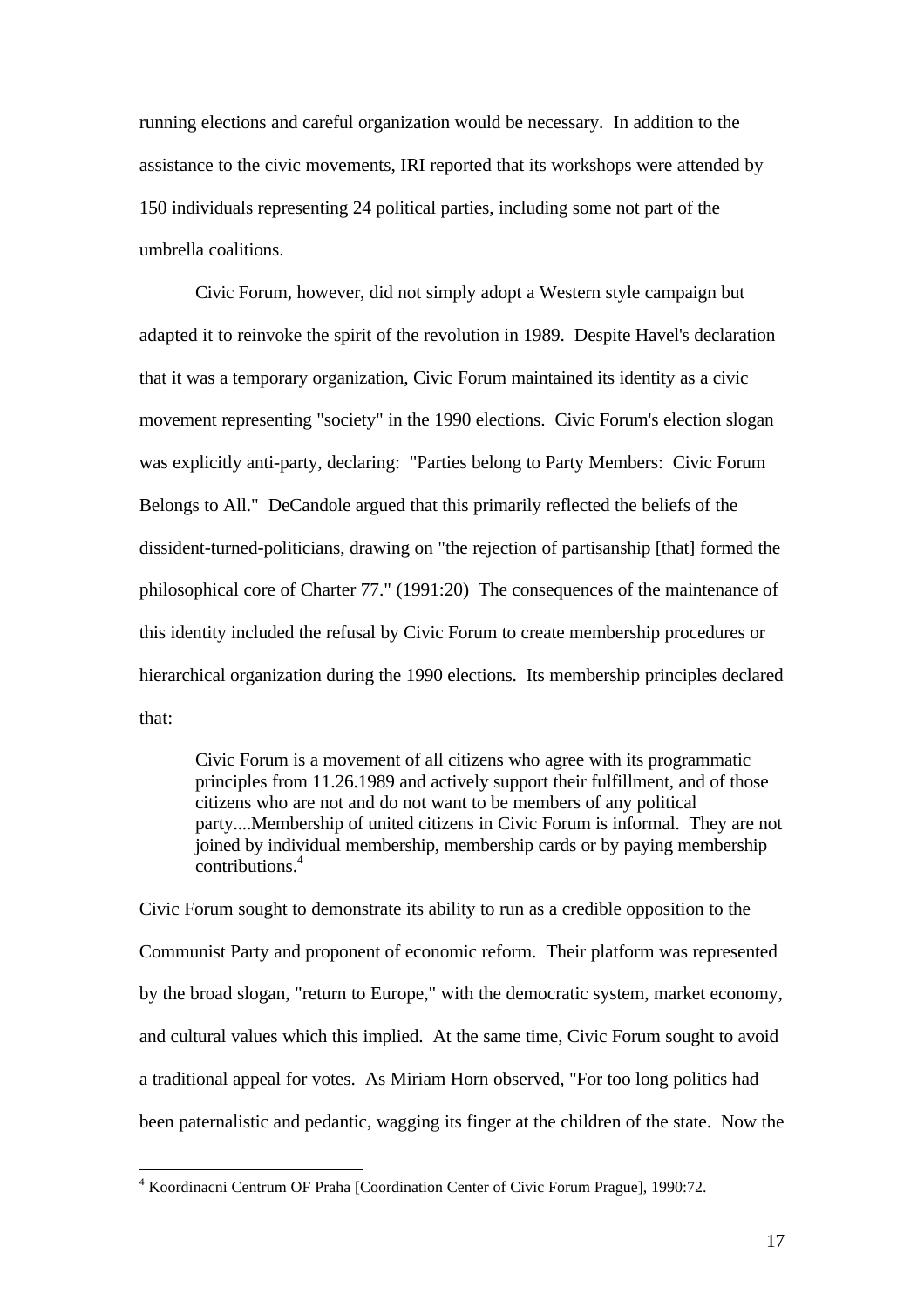imperative voice would be jettisoned. It would not be 'Vote for Us,' but only, 'Civic Forum, A chance for the future.'" (1990:12) The "merriness" which characterized Civic Forum in the fall of communism was evident in its electoral style, marked by irony and deliberate anti-politics. On May first, traditionally a socialist holiday, "Campaign workers donned huge paper mache heads, with scowling, puffy faces marking them as members of the old regime, and mugged and pranced on the backs of trucks winding through the streets." (Horn, 1990:11)

After the 1990 elections, the successor parties to Civic Forum adopted, as well as adapted, Western forms of party organization in different ways, taking different positions on key electoral issues. The debate over the future of Civic Forum crystallized around competition for chairmanship of Civic Forum between the formerdissidents led by Martin Palous and new political figures led by Vaclav Klaus, culminating with Klaus' election as chairman in October 1990. On the one hand, Palous argued that Civic Forum should continue to be governed during the transition period by the "consensus-oriented politics" that were the legacy of Charter 77.<sup>5</sup> Similarly, Jiri Dienstbier, the foreign minister and former-spokesman for Charter 77, argued that Klaus' attempts to introduce hierarchical qualities into Civic Forum were unnecessary and "inhumane." (in DeCandole, 1991:21) On the other hand, finance minister Klaus argued that the non-hierarchical nature of Civic Forum had begun to impede its ability to implement political and economic reform. Contrary to Civic Forum's electoral program in the 1990 elections, Klaus declared the need to create formal membership structures which would enable the building of an effective party and link the regions in hierarchical party structures for effective coordination. Over differences between these two groupings on the appropriate form of the movement, Civic Forum dissolved itself in February, 1991 into the Civic Democratic Party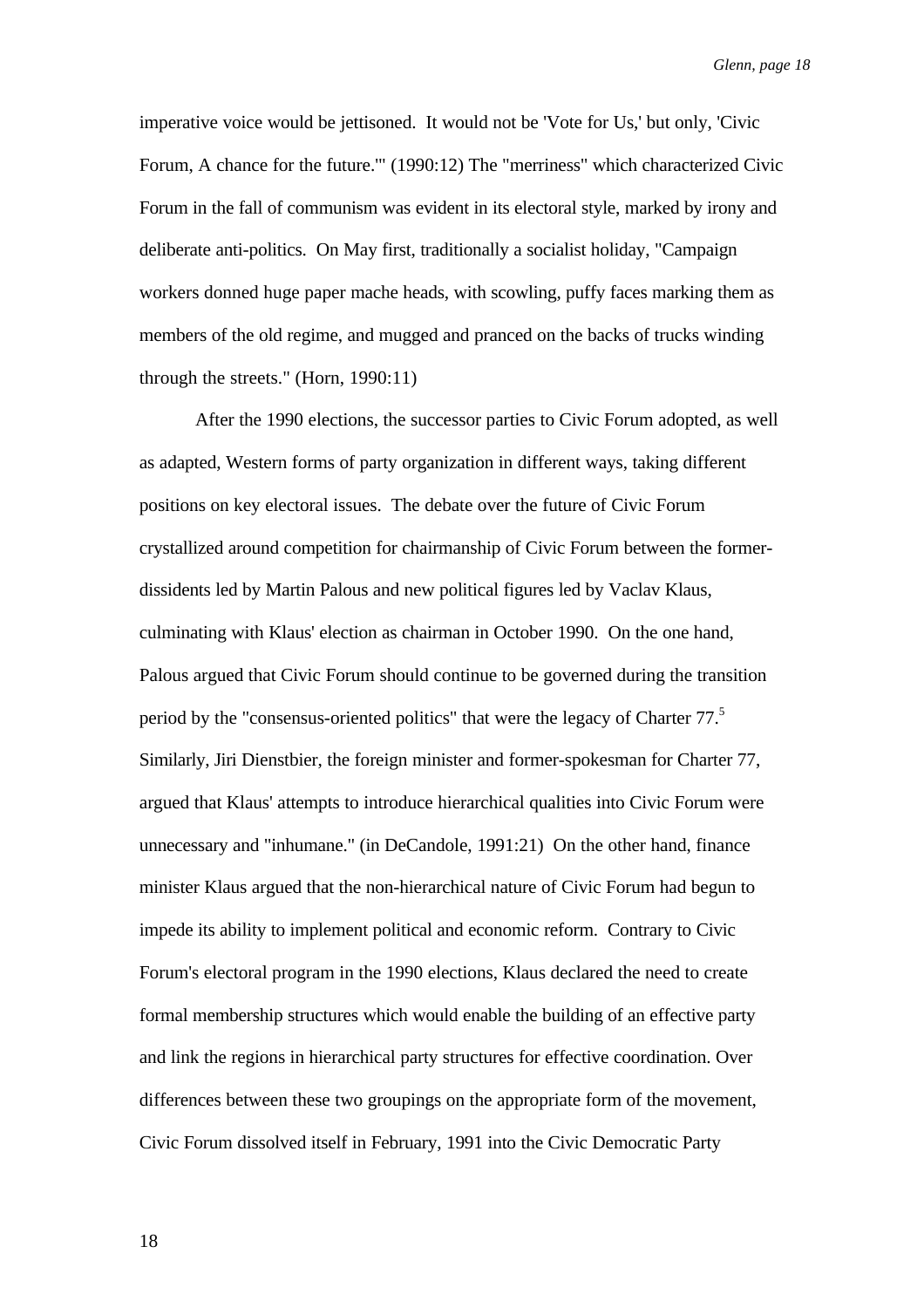(*Obcanska Demokraticka Strana*, or ODS) led by Finance Minister Klaus and Civic Movement (*Obcanske Hnuti*, or OH), led by Foreign Minister Dienstbier.

In its founding program, ODS argued that the many of the most serious problems facing Czechoslovakia had "arisen due to the hesitant policies pursued by Civic Forum throughout 1990. Little action was taken against many surviving totalitarian structures. The Civic Democratic Party finds it intolerable that many important posts are still held by communists."<sup>6</sup> In December, 1990 as chairman of Civic Forum, Klaus had declared his constituency to be young people, Christians, and entrepreneurs, and not artists and intellectuals among whom "trends toward leftism originate." (Quoted in DeCandole, 1991:22.) Strikingly, such a constituency did not reflect pre-existing social cleavages, nor even a clearly defined social group. At that time entrepreneurs, when privatization of formerly-state owned companies had not yet taken place, can hardly have been said to exist as a social group with concrete interests. Rather ODS' constituency was defined in political terms that sought to marginalize the former-dissidents that had created and led Civic Forum during the revolution.

Consistent with its claims that the greatest problems facing the country concerned its relationship to the past, ODS supported the screening (or "lustration") law which banned former-communist functionaries and secret police collaborators from elected or appointed public or professional positions in state organizations and jointstock companies in which the state held a majority interest (Welsh, 1996). Although the law was condemned by the European Union as unconstitutional, the Civic Democratic Party incorporated the same principles into its founding statues which declared, "I am not a member of any political party and I have never been a member of

<sup>&</sup>lt;sup>5</sup> Interview with the author, 4/19/94.

<sup>6</sup> In *East European Reporter*, 1991:48.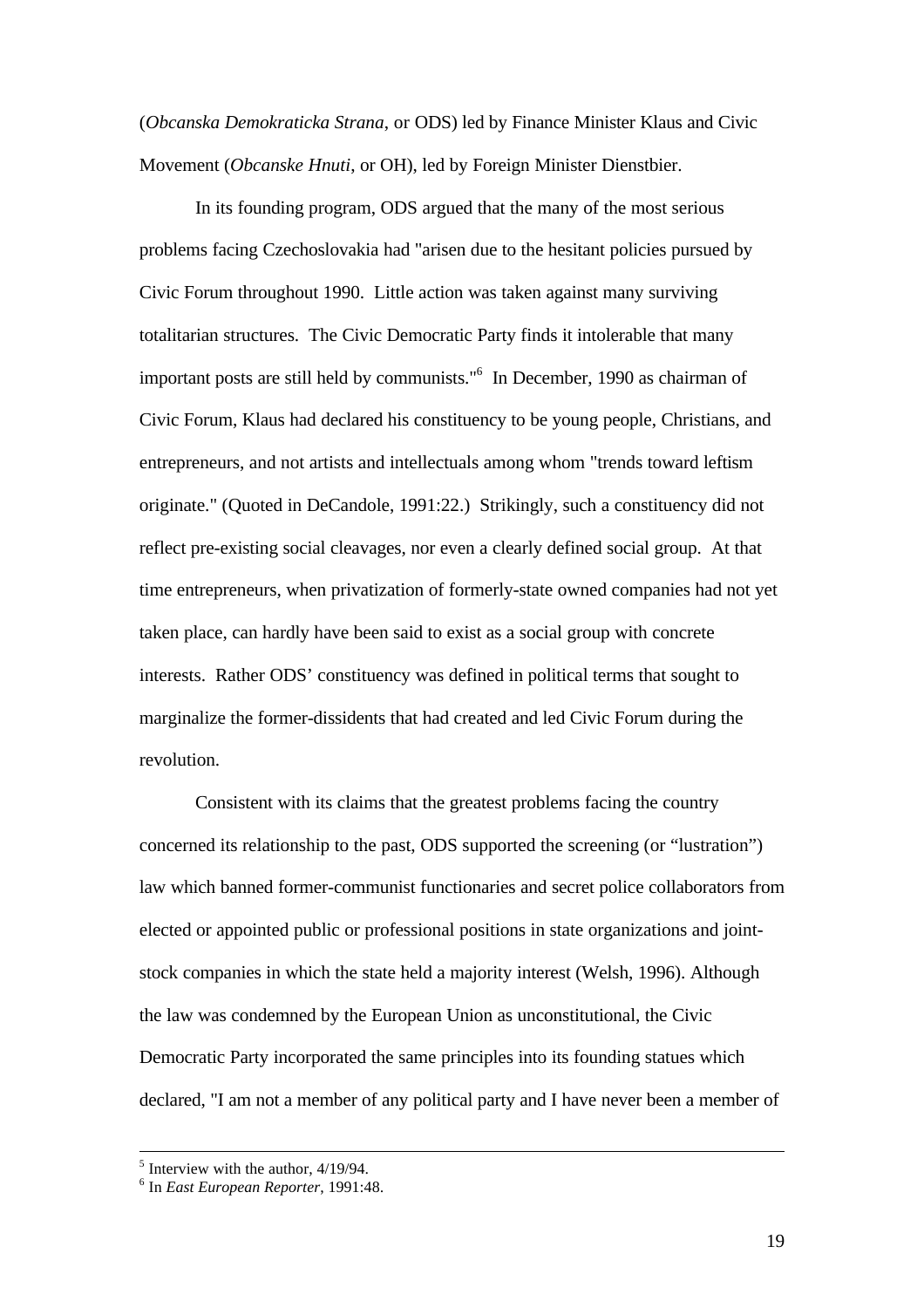the People's Militia, StB [secret police], nor a collaborator for them." The eventual law on lustration, passed in October, 1991, was led by and publicly supported by parliamentarians from ODS. Anti-left discourse was repeated by Klaus throughout the 1992 election campaign, when he described OH as a "left wing party, using the term 'liberal' in the American sense, not in the European sense, to my regret." (1992:22) In a claim which would be repeated in the 1992 elections, ODS linked its support for its market reforms with support for democracy and the federal state. Rather than unequivocal support for Czechoslovakia, the party's program declared that the party "wishes to retain the existing Czechoslovak Federation, if the federal state proves to be viable and does not hinder further social change. However, there must be unified defence [sic] and foreign policies and financial and tax policies throughout the whole country."<sup>7</sup> This program was accompanied by the implementation of the institutional structures of the party across the country identified in Klaus' earlier proposals for Civic Forum. This network would provide it with an organized network with which to conduct the 1992 electoral campaign. With this network, it also raised greater income (with 43 million crowns in 1991) than the Civic Movement (with 18 million crowns) (Mlynar, 1992).

By contrast, OH declared its alliance to the principles of Civic Forum as set out in its original 1989 founding document and its intention to fulfill the 1990 election program "which has not as yet been implemented."<sup>8</sup> Consistent with its origins, it sought to maintain the unity of society. In contrast to ODS's identification of its supporters as a specific set of potential voters, the OH program called for "dialogue and cooperation with the democratic right and the democratic left." It argued for a "radical but not ruthless" reform of the economy and held the lustration law to be

<sup>7</sup> In *East European Reporter*, 1991:49.

<sup>8</sup> In *East European Reporter*, 1991:49.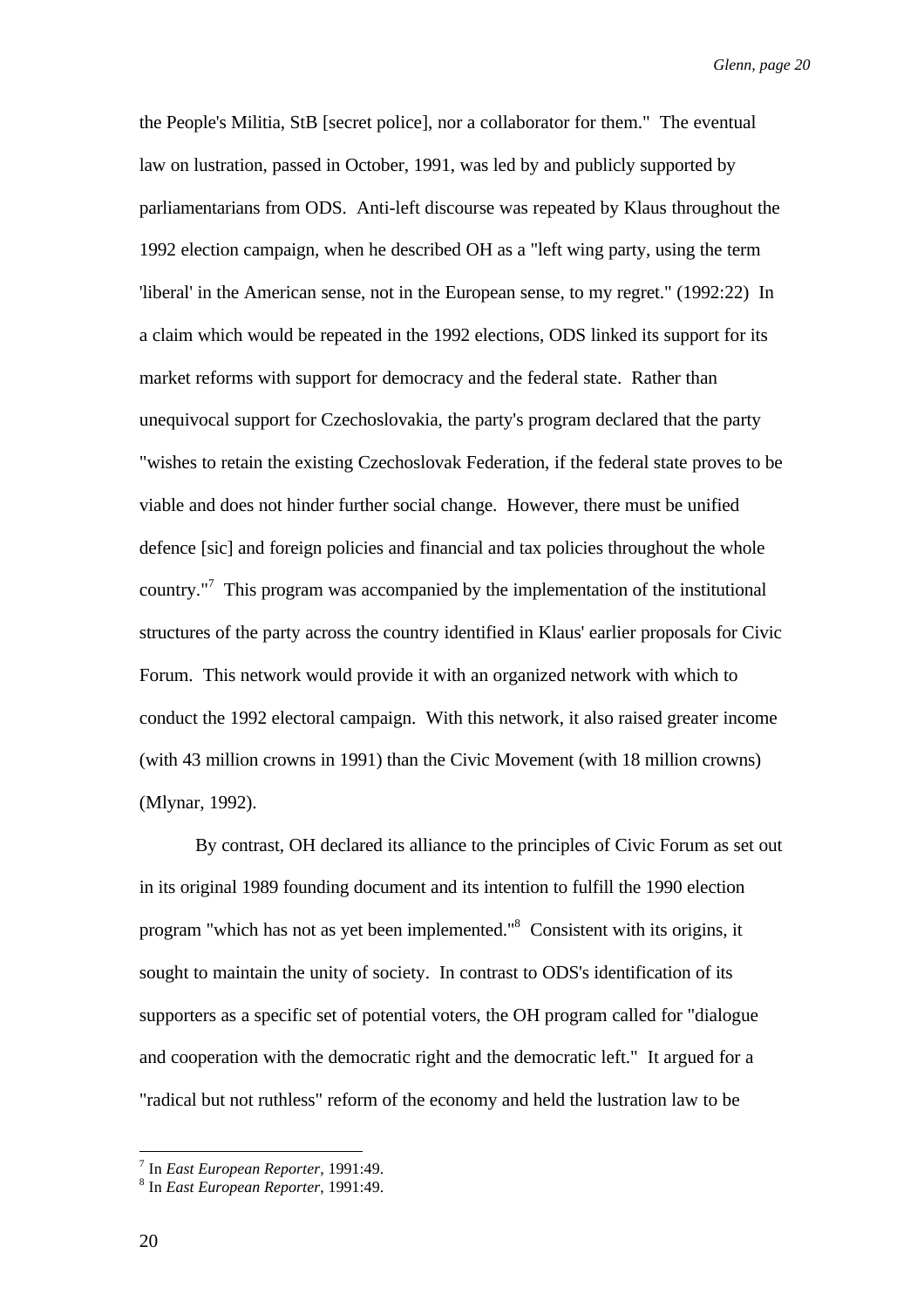unacceptable from an ethical and legal standpoint. OH's most prominent leader, Foreign Minister Jiri Dienstbier, repeated criticized the law and, in an ironic twist of fate, voted with the communist party to oppose it in parliament. In contrast to ODS's conditional support for the federation as long as it could be "viable," OH argued there should be even greater autonomy for ethnic groups: "We believe that the Czechoslovak Federation should be retained. But the new constitution must make it possible for Moravia and Silesia to also enjoy autonomy; whether as self-contained lands within the Czech republic, or as member of a tripartitite federation of Bohemia, Moravia, and Slovakia."<sup>9</sup> In the postcommunist context, OH's similar call for united economic and foreign policies appeared strained at best.

After the successful 1990 elections, international assistance to Civic Forum's successors dropped off dramatically. The NED provided several grants in this period broadly targeted to the federation as a whole. It granted NDI \$74,000 to organize party-building workshops on improving party organizations and on the mechanisms of grassroots organization and communications, and it awarded IRI \$57,000 to sponsor a series of four training seminars in Czechoslovakia and Hungary to encourage the informed participation of women and youth in the political process. It granted the Association for Independent Social Analysis \$19,300 to enable this Prague-based association to conduct a survey in advance of the June, 1992 elections on Czech and Slovak attitudes toward political parties, participation in the electoral process, democratically-elected government, and economic and social reform. Further, with funding from the U.S. Agency for International Development, NDI provided assistance aimed at longer-term political party development in 1991 and 1992 to six parties in each of the Czech and Slovak Republics. Regrettably, the available data does not

 9 In *East European Reporter*, 1991:50.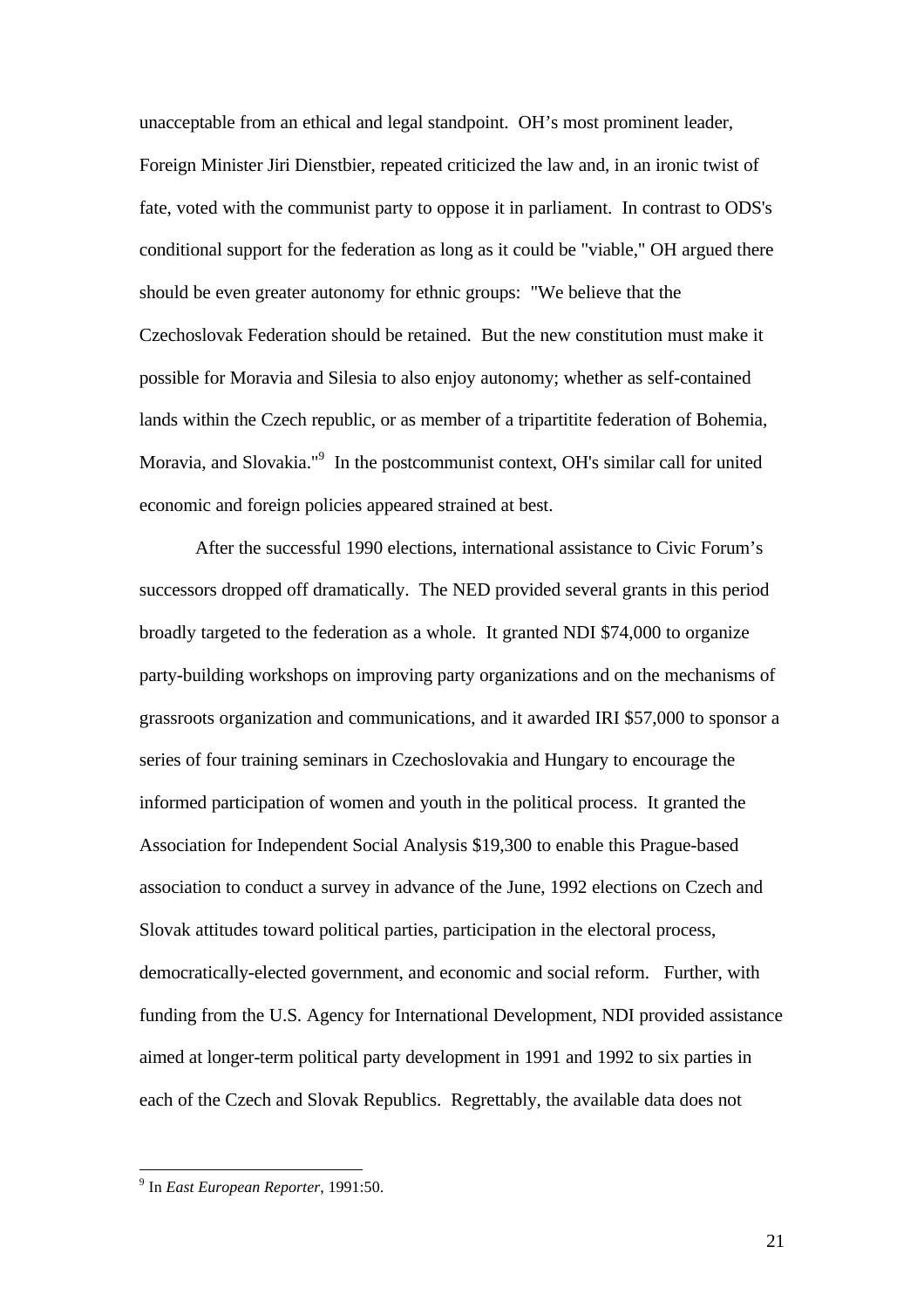indicate precisely which six parties in each republic NDI worked with, nor what the nature of their programs were.

As noted, in the 1992 elections the Civic Democratic Party garnered the largest percentage of the vote, while the Civic Movement failed to reach the electoral threshold to enter parliament. After Klaus's victory in the elections President Havel called upon him and Vladimir Meciar as the leaders of the majority parties to form a government, but both party leaders quickly decided it was impossible without agreement on the nature of the Czechoslovak state. Klaus declared that "today's maimed federation was not capable of guaranteeing a continuation of economic reform" (Zak, 1995:262). With this, both leaders prepared to divide the state, even as pre-election public opinion polls in 1992 showed that an independent state was supported by less than one-third of the population in Slovakia and even less in the Czech Republic (Butora and Butorova, 1993:721).

#### *Slovakia*

In Slovakia, the emergence of political parties took a different direction from the Czech Republic and proved to have negative consequences for democracy. After 1989 current and former-communists retained greater influence than in the Czech Republic. The Slovak communists were not compromised by the repression of the student demonstration in Prague in November 1989, nor were they as repressive in general as their Czech counterparts. The Slovak opposition that formed Public Against Violence was also not as large, nor prepared to create a new government. Indeed, Public Against Violence's highest representatives in the federal government were recent or former-communists (prime minister Calfa and speaker of Parliament Dubcek), as well as in the Slovak government (prime minister Cic). Unlike Civic Forum, which maintained its broad identity until the elections, Public Against Violence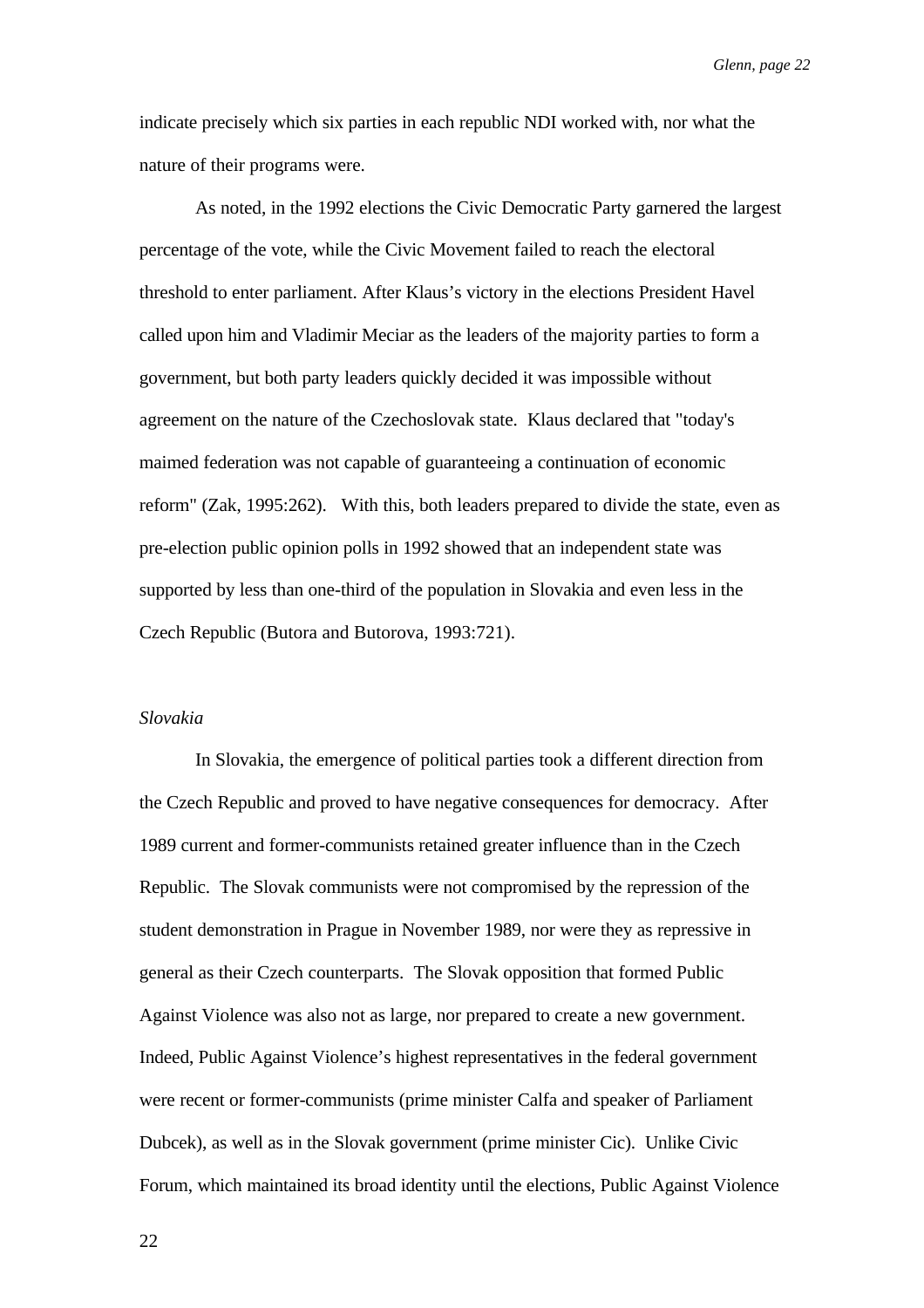(*Verejnost' Proti Nasili* or VPN) divided almost immediately when its main representative at the round table negotiations broke off to form the Christian Democratic Movement (*Krest'anske Democraticke Hnutia*, or KDH). In the June 1990 elections, when faced with its weakness in public opinion polls, the movement's leaders deliberately chose to include the popular former-communist politicians and saw a corresponding rise in its political fortunes (Antalova, 1998).

Again by contrast to the Czech Republic, international assistance to Slovakia was a fraction of the sum provided to the federation as a whole, although Public Against Violence can be said to have benefited from the grants by NED to draft a new election law and to monitor the elections. This suggests the need for international assistance to pay greater sensitivity to ethnic differences within federal states, although it should be emphasized that these were national elections and the capital of the country at that time was Prague. The only grant targeted to assist Public Against Violence was a \$180,000 grant from IDEE which provided equipment and operational assistance that enabled Public Against Violence to equip four regional offices, partly fund its newspaper *Verejnost*, and support the Center for Research for Social Problems which conducted public opinion surveys and sociological studies.

Like Civic Forum in the Czech Republic, Public Against Violence did not simply adopt Western models of election campaigns in the 1990 elections but sought to recreate the "merry" spirit of the revolution. Rather than run as a political party, Public Against Violence's program, titled "A chance for Slovakia," declared that this was "a chance for all." Its declared aim was "to guarantee that the democratic changes which have begun will continue and not be turned back."<sup>10</sup> The Public Against Violence headquarters in Bratislava prepared a show of caricature and parody of the

<sup>&</sup>lt;sup>10</sup> "Sanca pre Slovensko (program hnutia Verejnost' proti nasilu) [A chance for Slovkaia (The program of the movement Public Against Violence)]," xerox.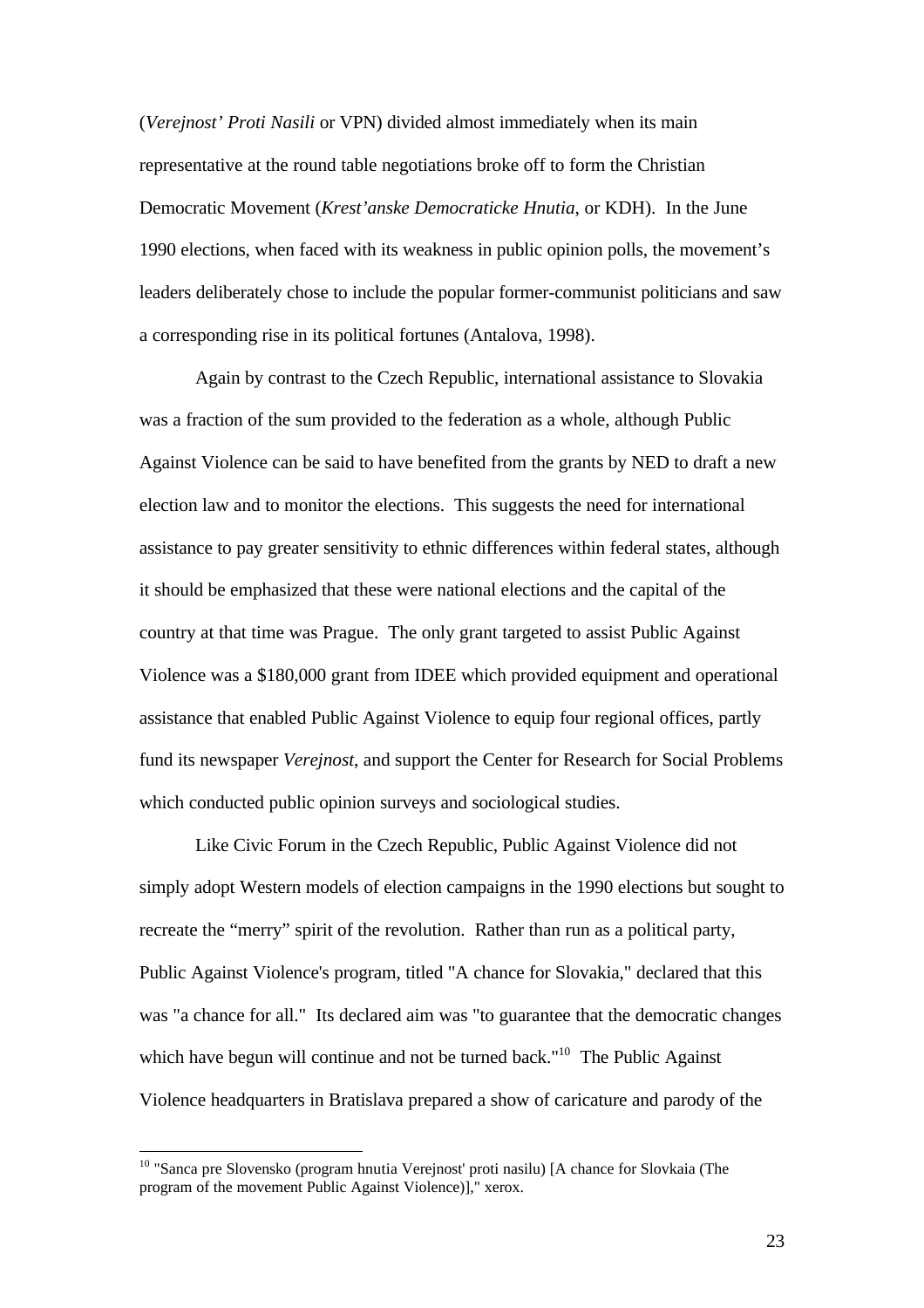symbols of communist rule, including "shrouded busts of Lenin and torn Communist Party flags spread across the floor for the visitors to walk on." As Horn observed, "Having long endured politics imposed from above, full of insufferably wooden rhetoric, elaborate ceremony, and self-important men in cheap suits and slicked-back hair, they decided the only antidote was to make this campaign into a carnival." (1990:11) Notably however, while Civic Forum won the majority of the vote in the Czech Republic, Public Against Violence won only roughly 35% of the vote in Slovakia (averaging its support in both houses), with the newly formed Christian Democratic Movement winning roughly 17% and the ex-communists winning 13%.

After the 1990 elections, Public Against Violence splintered again surrounding a leadership struggle for the movement, although the formation of new parties took a less democratic route than in the Czech Republic. After Slovak prime minister Vladimir Meciar failed to win the chairmanship of the movement in February, 1991 his close associate, the Slovak Foreign Minister appeared on television and declared that the leadership of VPN had attempted to censor Meciar's weekly television speech (a claim later disavowed). Based on the popular perception that he was a victim of communist-style politics, Meciar's popularity soared. Subsequently the Presidium of the Slovak National Council (controlled by the VPN leadership) called for Meciar's resignation leading him to form the Movement for a Democratic Slovakia (*Hnuti za Demokraticke Slovensko*, or HZDS), while the remainder of Public Against Violence merged itself into the Civic Democratic Union (*Obcanske Democraticke Union*, or ODU). In April, 1991 Meciar was officially replaced as prime minister not by a representative of the weakened ODU but by the leader of the Christian-Democratic Party, Jan Carnogursky. Opinion polls at that time indicate that although ODU and KDH continued to control the cabinet, HZDS polled support from about 27% of the electorate. With the support of the parties on the left (such as the former-Slovak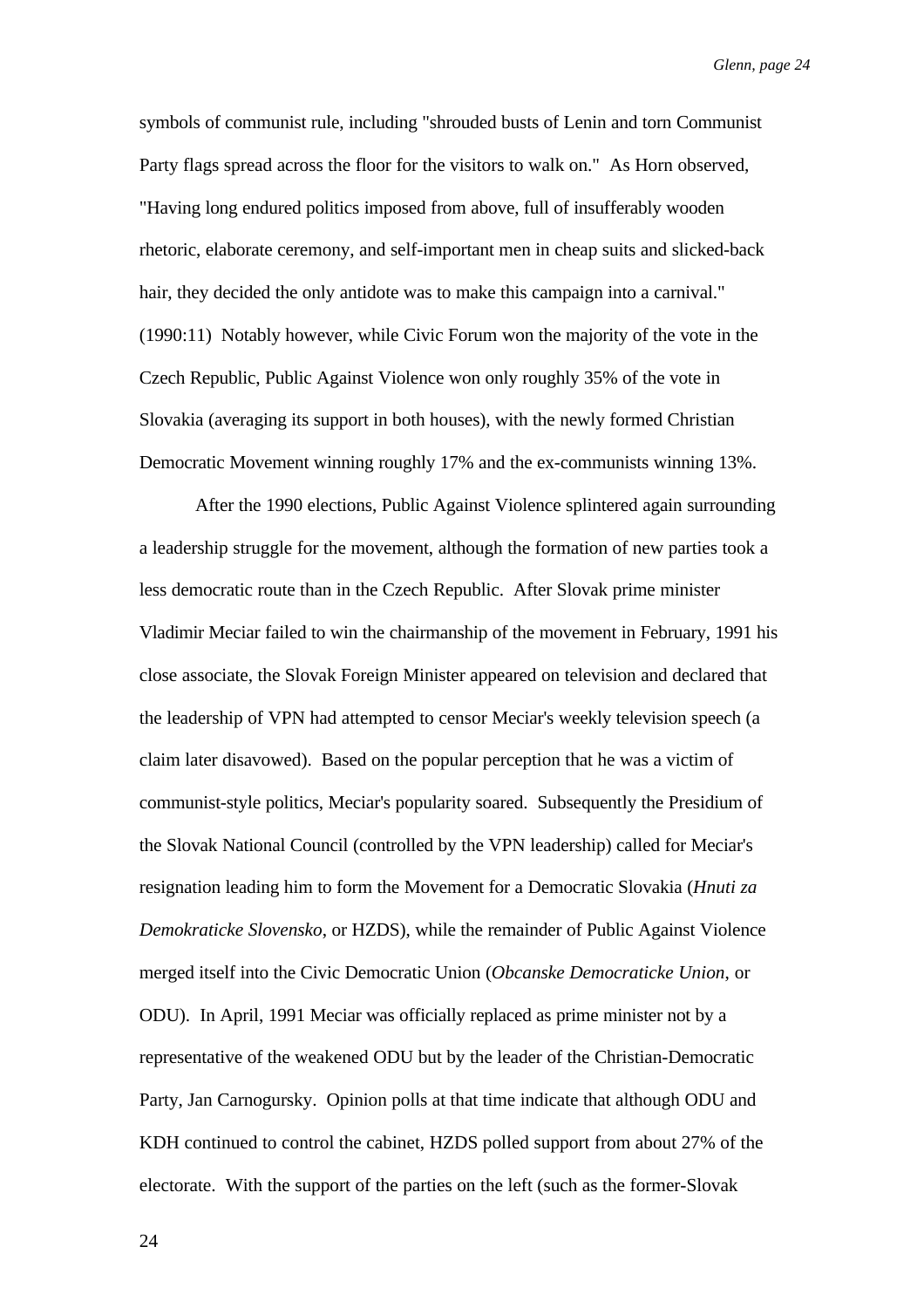Communist party) Meciar's party could count on over 50% of the electorate, while ODU and KDH together could only count on about 30%. (Wheaton and Kavan, 1992:233f)

Just as Vaclav Klaus in the Czech Republic sought to link the issue of the federation to acceptance of his economic reforms, new political parties in Slovakia also tied the relations between the republics to claims about the proper speed or direction of economic reform. Because heavy industry dating from the communist period was located primarily in Slovakia, many argued that market reform had to take a different path than in the Czech Republic. Further, the emphasis in the Czech Republic on the "lustration" of all officials who had been communist party members was perceived as a threat in Slovakia, where many prominent ex-communists (including Meciar and the speaker of the federal parliament, Alexander Dubcek) remained active in politics.

The question of the proper relationship between the republics was unclear during the election campaign of most Slovak parties, creating uncertainty as to the consequences of electoral victory for one party or another. Meciar's HZDS took an ambiguous stand, emphasizing Slovak "sovereignty" and "autonomy" but without specifying his intentions for the future of the republic. This enabled him to "take sovereignty onto his agenda but in such a way that left Slovakia's potential legal status completely ambiguous." (Innes, 1997: 420) Draper refers to Meciar's advocacy of "confederation" as "a code word for loosening the bonds without breaking them." (1993:22) While Slovak prime minister Carnogursky from the Christian Democratic Movement declared his support for the federation, he at the same time identified his goal as "a star for Slovakia in the European flag." (Carnogursky, 1992) That is, Slovakia would remain part of the Czech and Slovak federation until entry into the European Union when each republic would enter as sovereign nations. Only the marginal Slovak National Party, which received low support in public opinion polls,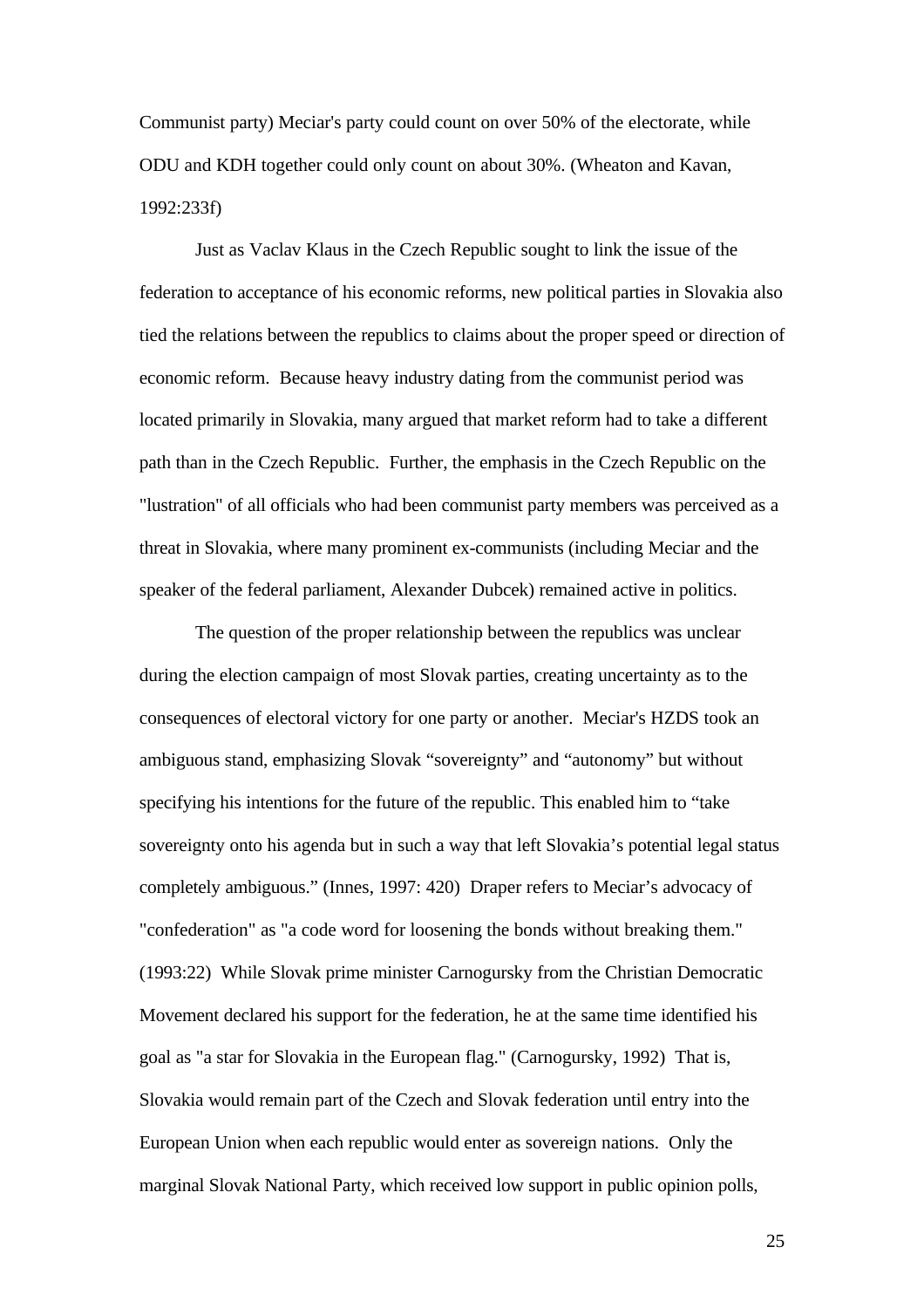called outright for an independent state, while the successor to Public Against Violence, ODU, declared in its founding program, "We favour [sic] the maintenance of a stable, democratic Czech and Slovak Federative Republic based on equal rights for all citizens and nationalities."<sup>11</sup> Although positive toward the federation, this statement avoided answering the constitutional question about how relations would be institutionalized.

International assistance to new political parties in Slovakia after the 1990 elections was nearly non-existent. According to Quigley (1997), none of the international actors studied in this report had offices in Slovakia until after the breakup in 1993. As noted, the NED provided several grants in this period broadly targeted to the federation as a whole, including assistance aimed at longer-term political party development in 1991 and 1992 to six parties in each of the Czech and Slovak Republics (although the available data does not indicate precisely which six parties in each republic participated).

In the 1992 elections Meciar's Movement for a Democratic Slovakia received the largest percentage of the vote, followed by the ex-communists and Slovak Nationalists (with the Christian Democratic Movement fourth and the Civic Democratic Union failing to reach the electoral threshold). Meciar quickly announced he had a mandate that included the independence of Slovakia, a Slovak constitution, and international recognition of a sovereign Slovakia and agreed with Vaclav Klaus to divide the country. While the absence of international assistance can not be said to have caused Meciar's success, the contrast with the victory of the democratic market reformers in the Czech Republic is striking. The failure of the Public Against Violence's heir, the Civic Democratic Union, suggests that Western models of party organization do not take hold automatically across political and historical contexts, nor

<sup>&</sup>lt;sup>11</sup> In *East European Reporter*, January-February 1992:66.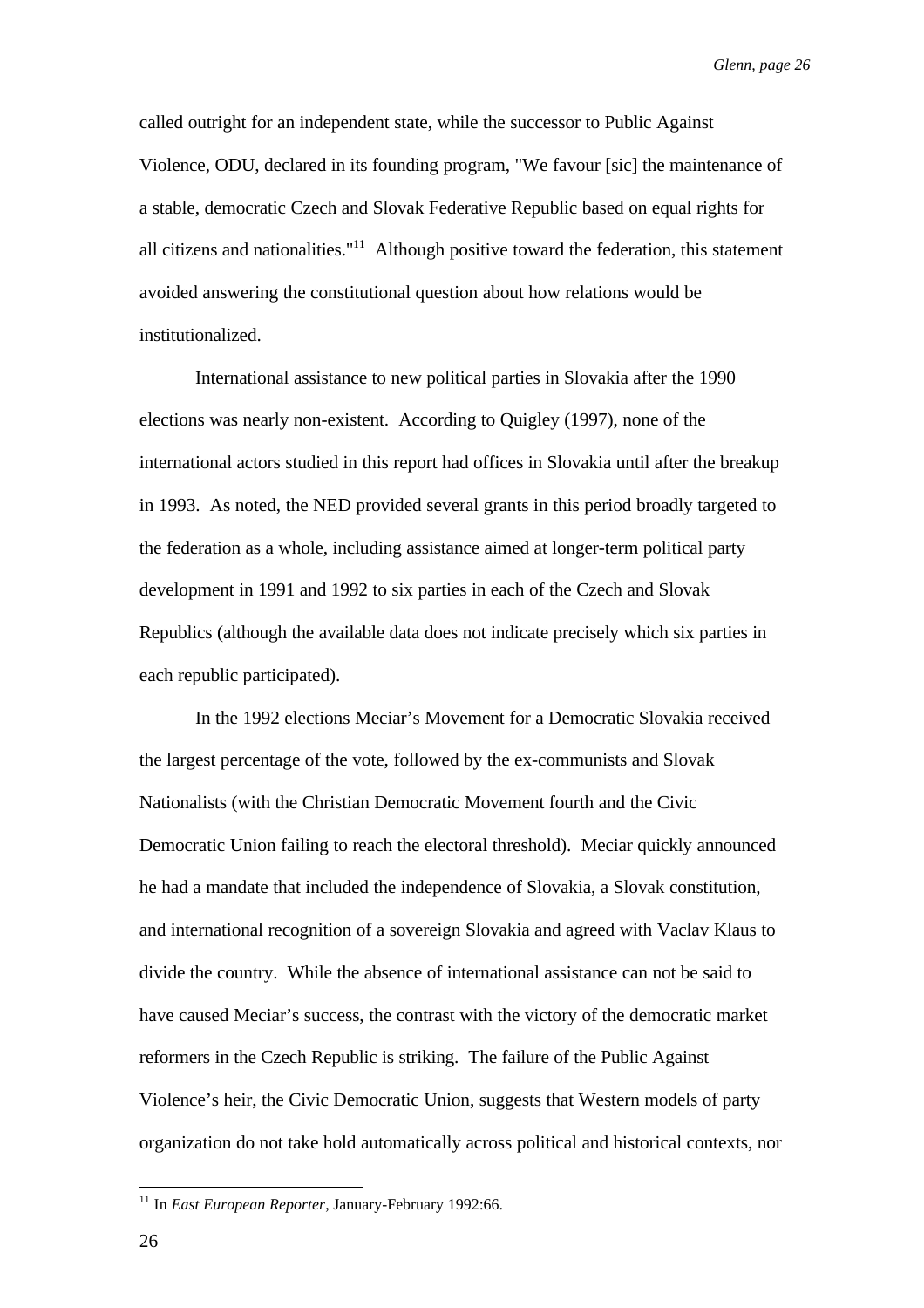does initial success in founding elections guarantee the continued success of democratic parties. It highlights the danger of splintering the democratic opposition, rendering them vulnerable to populist challengers.

Further, Meciar's electoral success can not be explained in terms of the resonance of Slovak nationalist claims nor the values of the electorate. After the election public opinion polls indicated that the largest percentage of a survey of Slovak voters, 36.6%, indicated only negative feelings about the split of the country (compared to 26.7% who felt only positive and 21.8% who felt ambivalent). (Butorova, 1993:70) Research on HZDS voters reveals a range of opinions about the proper role of the federation: 14% believed that Slovakia should be part of a unitary Czechoslovak state, 29% favored federation, 22% favored confederation, and 19% an independent Slovak state. (Fric, 1992:79) As Martin Butora and Zora Butorova observed, "what proved to be crucial was not the public opinion but the lack of sufficiently strong political groupings on both sides that could have shared their basic ideas and concepts about the form of the common state and could have cooperated in a systematic and efficient way in the preservation and development of this shared vision." (Butora and Butorova, 1993:721)

#### *IV. Analysis and conclusions*

 In this paper I made two criticisms of the traditional approach to political party formation: that new parties in postcommunist East Central Europe will not necessarily follow the paths of previous democracies in representing preexisting social cleavages, and that this approach ignores the impact of international actors. Let me return to both claims. First, rather than emerging on the basis of preexisting social and economic cleavages as they have in earlier democracies, I have argued that the new parties in the Czech Republic and Slovakia emerged as part of a process of competition and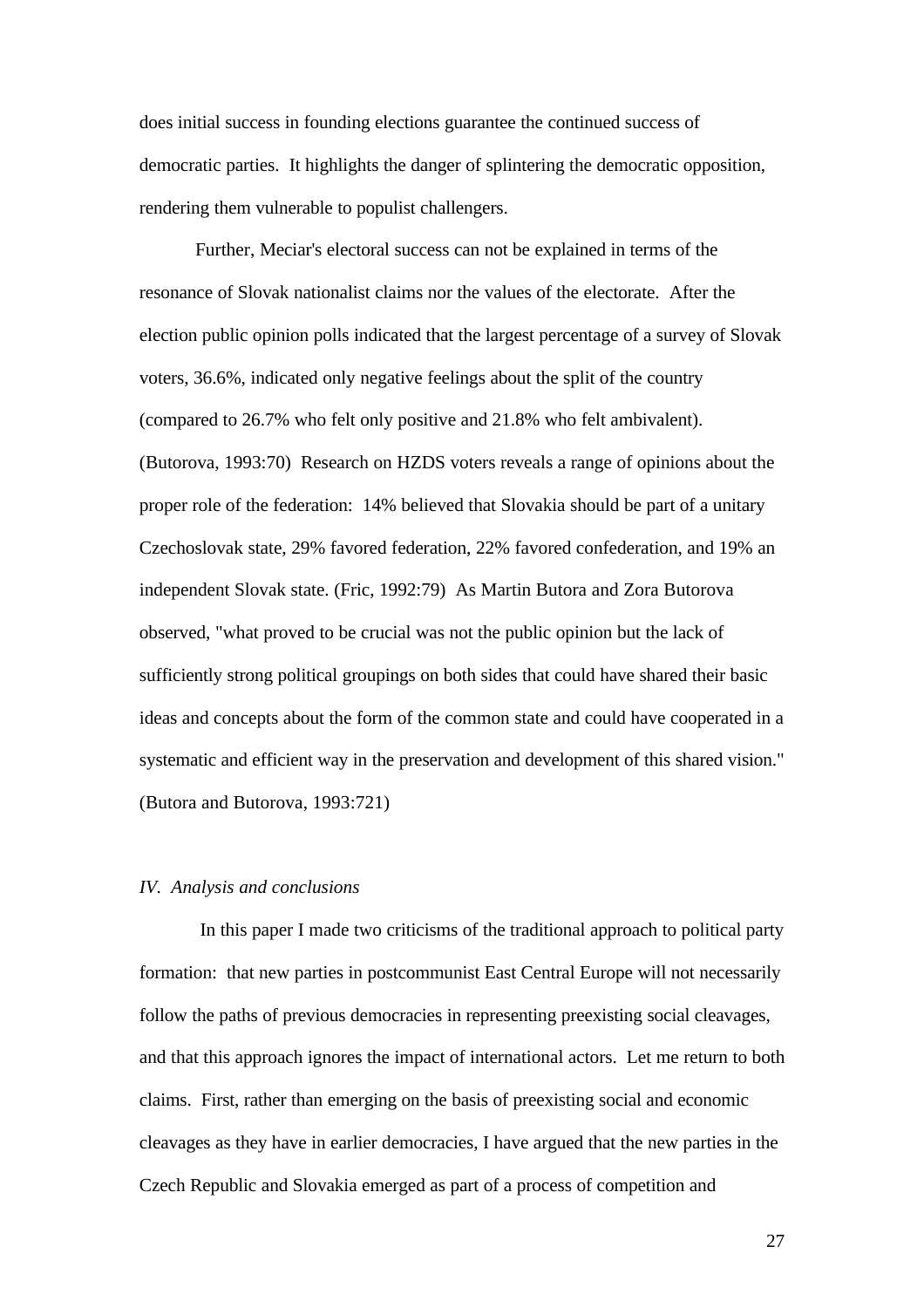mobilization for electoral support. Although all political forces after the fall of communism had to confront organizational imperatives that echo Michels' warnings about oligarchy, the traditional process of parties emerging on the basis of preexisting social cleavages is difficult to apply to these conditions. For example, although Czechoslovakia was the only country in East Central Europe that could claim a democratic legacy predating communism, the new parties did not reflect prior historical cleavages and the previously dominant social democratic parties of the First Czechoslovak Republic did not re-emerge as powerful political forces<sup>12</sup>; rather, a new rightist Civic Democratic Party led by Finance Minister Klaus emerged in the Czech Republic to govern successfully.

As I have argued, in the dynamic conditions of postcommunist reform, political identities and economic interests are in greater flux than in stable periods, parties using similar symbols to identify themselves may have very different aims, and policy programs may be broadly similar in their support for political and economic liberalization. While Civic Forum and Public Against Violence initially represented the pro-democratic forces in Czechoslovakia after 1989, they were not political parties in the traditional sense of the word. Under such conditions, as the literature on contentious politics suggests, leaders of new political parties are likely to act like social movement entrepreneurs seeking to mobilize potential supporters in light of varying opportunities, resources and ways of framing their claims (McAdam, McCarthy and Zald, 1996). Notably, rather than reflecting public sentiments to divide the country, the dominant successor parties in the Czech Republic and Slovakia sought to mobilize votes in the *absence* of public support for separation by linking their claims for economic reform with the appropriate relationship between republics.

 $12$  See Rothschild (1974) for electoral data on inter-war parties in Czechoslovakia.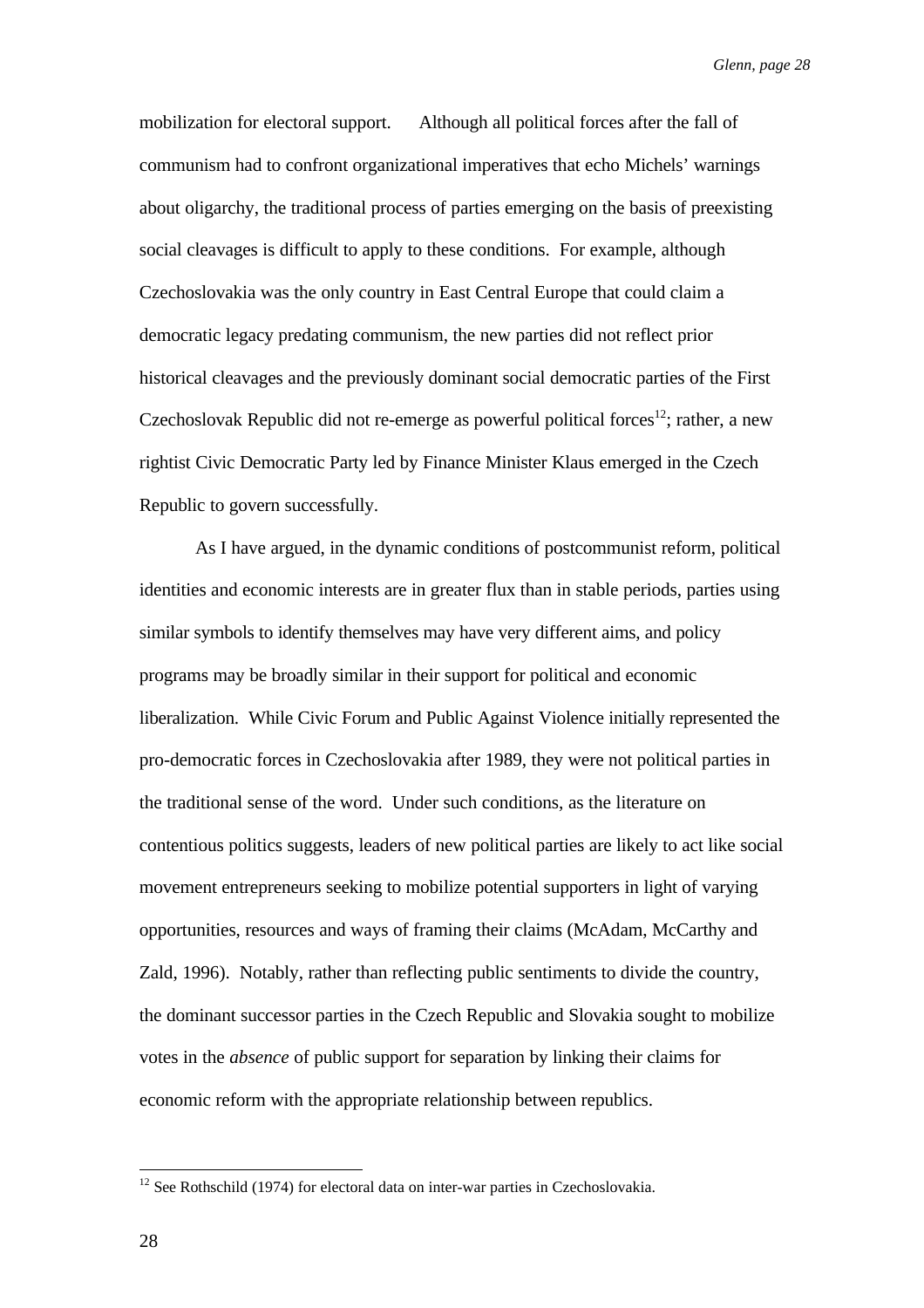Thus, contrary to the notion that new parties in Czechoslovakia reflected preexisting regional, religious and ethnic cleavages (Wightman, 1991), the new parties in the Czech Republic and Slovakia successfully mobilized electoral support on the basis of political cleavages by blurring key issues related to the transformation process. As deputy chairman of the Czech National Council in 1992 observed:

Czech politicians avoid getting into disputes with Slovak politicians because they don't want to confront Slovak nationalism, which is on the rise. This…has allowed Slovak politicians to avoid taking a clear position on important issues such as the structure of Czechoslovakia. For example, the KDH proclaims that it supports a common state, yet it lays down conditions that would make such a state impossible. (Kalvoda, 1992:71)

This is not to minimize the very real economic differences in each republic due to different experiences of industrialization under communism. Rather it is to argue that the polarization of the new political parties was not the result of ancient ethnic differences nor economic forces but the *political* result of leaders of new parties competing for electoral support in uncertain conditions. The electoral success by ODS and HZDS suggests the linking of each party's views on economic reform, the lustration law, and the relationship between republics, as well as their organizational advantages in the election campaign.

Second, the divergent paths taken by the two countries highlight the limits to applying Western models of party organization across contexts and the need for democratic actors to be strengthened beyond founding elections. All claims of influence must be measured in light of dynamic, contingent developments, especially when the amounts of funding are relatively small and their activities or efforts rarely create binding arrangements (in contrast to international monetary institutions which can enforce economic sanctions or governmental organizations which can enforce political sanctions). On first glance, the amount spent and projects described in the cases above may seem an relatively small to have had any meaningful impact. In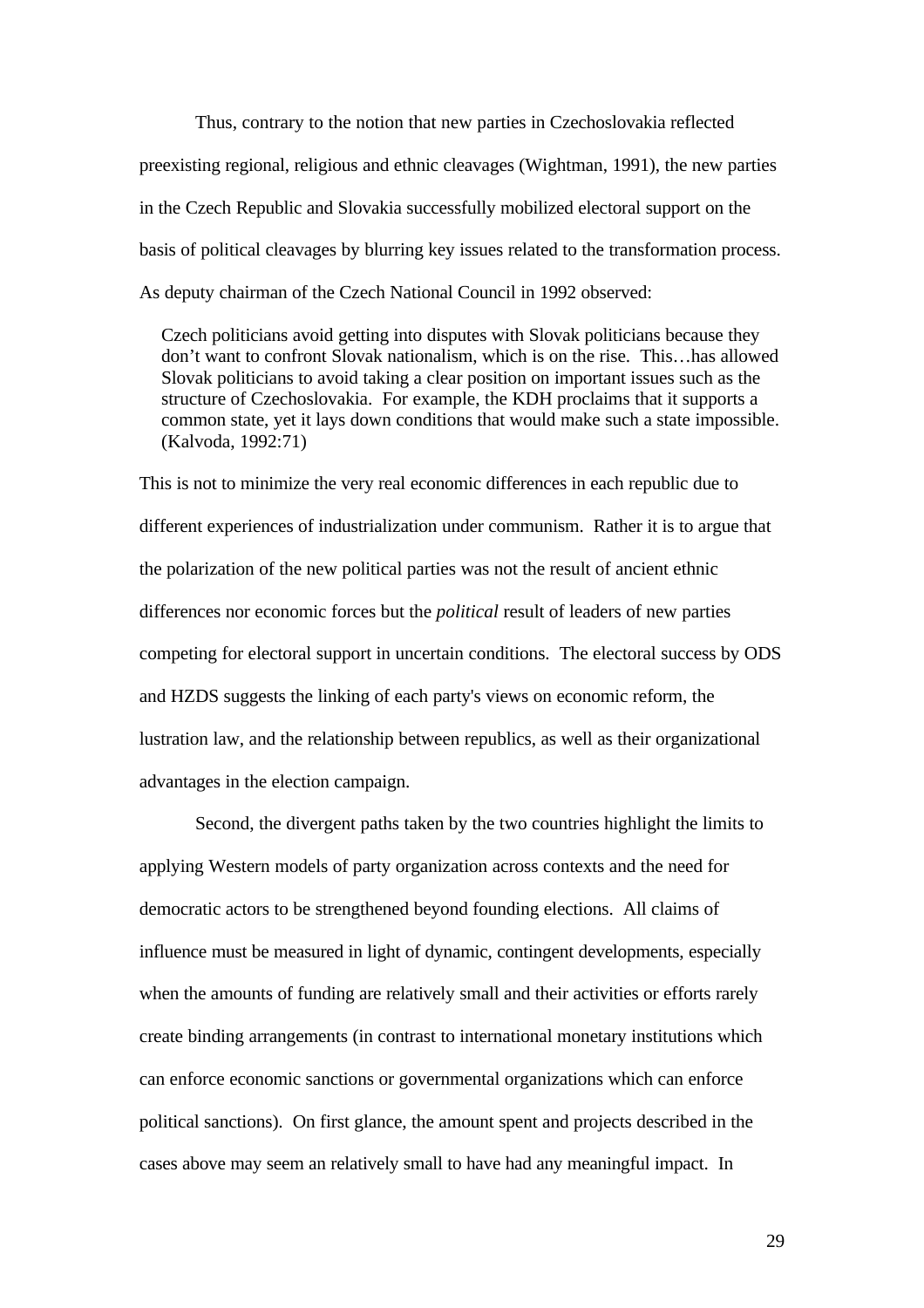absolute terms, it is difficult to say whether the NED achieved its aims of fostering democracy, regardless of whether the Czech Republic and Slovakia became more democratic during the time in question. On the one hand, virtually all of these activities could be said to contribute towards making things more democratic; on the other, it's difficult to claim that the observed impact was really caused by the actions of the international actors themselves. Rather, the cases highlight the dual relationship, whereby international models of party organization and election campaigning are adopted in some cases but adapted to mobilize popular support.

Any assessment of transnational assistance to political parties in the 1990 elections must begin with the observation that Civic Forum and Public Against Violence were pro-democratic in their origins, certainly prior to international assistance. They were not, however, political parties in the traditional sense of the word. Initially revolutionary movements are unlikely to have a strong party identification and may seek assistance from all sources, given their perceived need for help, while international pressures may lead other parties or movements to reject assistance from seemingly appropriate partners. For example, Vaclav Klaus' Civic Democratic Party, despite his Thatcherite rhetoric, chose to establish links with the German Christian Democrats rather than British conservatives, whose stance against European integration might have hindered entry to the EU (Pridham, 1996:209).

Analysis of transnational assistance in the Czech Republic and Slovakia demonstrates that such efforts play a more significant role in the early period as revolutionary movements face the initial problems of governing than in the subsequent period of competition among new parties. NED's earlier observation that it could prepare an election advising team for President Havel within a week suggests that international non-governmental organizations can provide assistance more quickly than most government bureaucracies (Quigley, 1997). Assistance at such times can have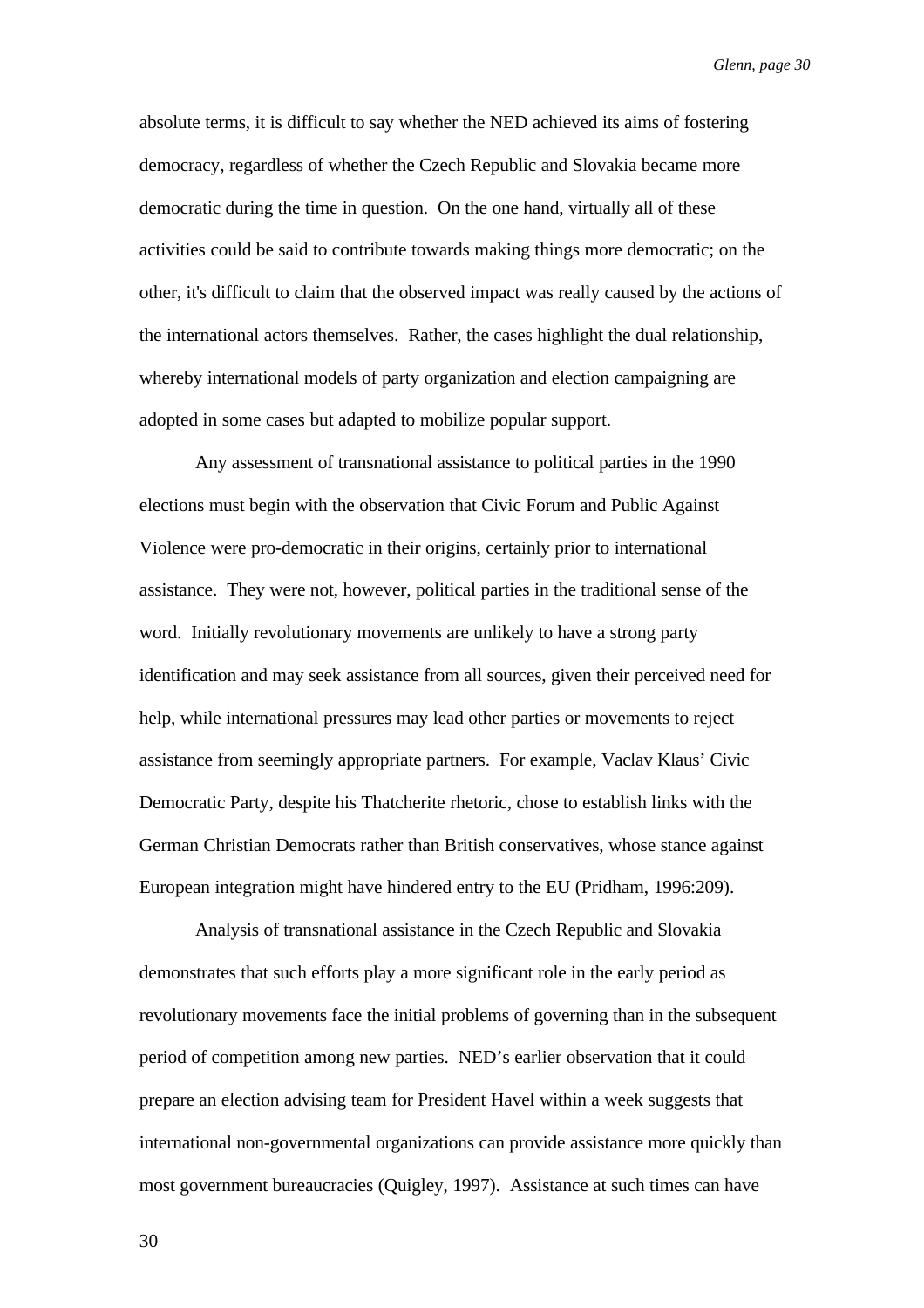disproportionately large consequences since the institutional arrangements created in this period can structure the medium-term allocation of resources among political contenders. Pridham observes, "external support may be an important moral or material resource for party strategies, particularly at this time when new party systems are being constructed" (1995:27-28).

The development of new political parties in the Czech Republic and Slovakia reveals the limitations of democracy assistance targeted solely towards free elections. International assistance after the 1990 elections declined dramatically, and the nature of funding for political parties changed as well, with the state itself becoming a major source of funds, reimbursing parties for election expenses and providing salaries for elected members (Lewis, 1998). According to Nadia Diuk, Senior Program Office at NED at the time, NED's assistance to political parties was limited by two primary factors: the domestic politics of financing assistance to Eastern Europe and the evolving understanding of assistance to promote democracy.<sup>13</sup> First, the dramatic decline in funding between 1990 and 1992 as the result of changes in U.S. policy concerning assistance to Eastern Europe. While NED was asked to administer the first year of SEED funding in 1990 (because of AID's inexperience with democracy assistance and with the region), it subsequently lost this funding when Congressional policy reallocated control to AID. After 1990, NED had to rely upon its own appropriation and its partners, NDI and IRI, upon their regular allocation of funds from them, which were significantly smaller. Although NDI and IRI began to apply for funding directly from AID, the process was lengthier and slower than NED funding, which may explain the time gap between the diverse projects in 1990 and comparatively little funding in 1992.

 $13$  Interview with author,  $3/23/1999$ .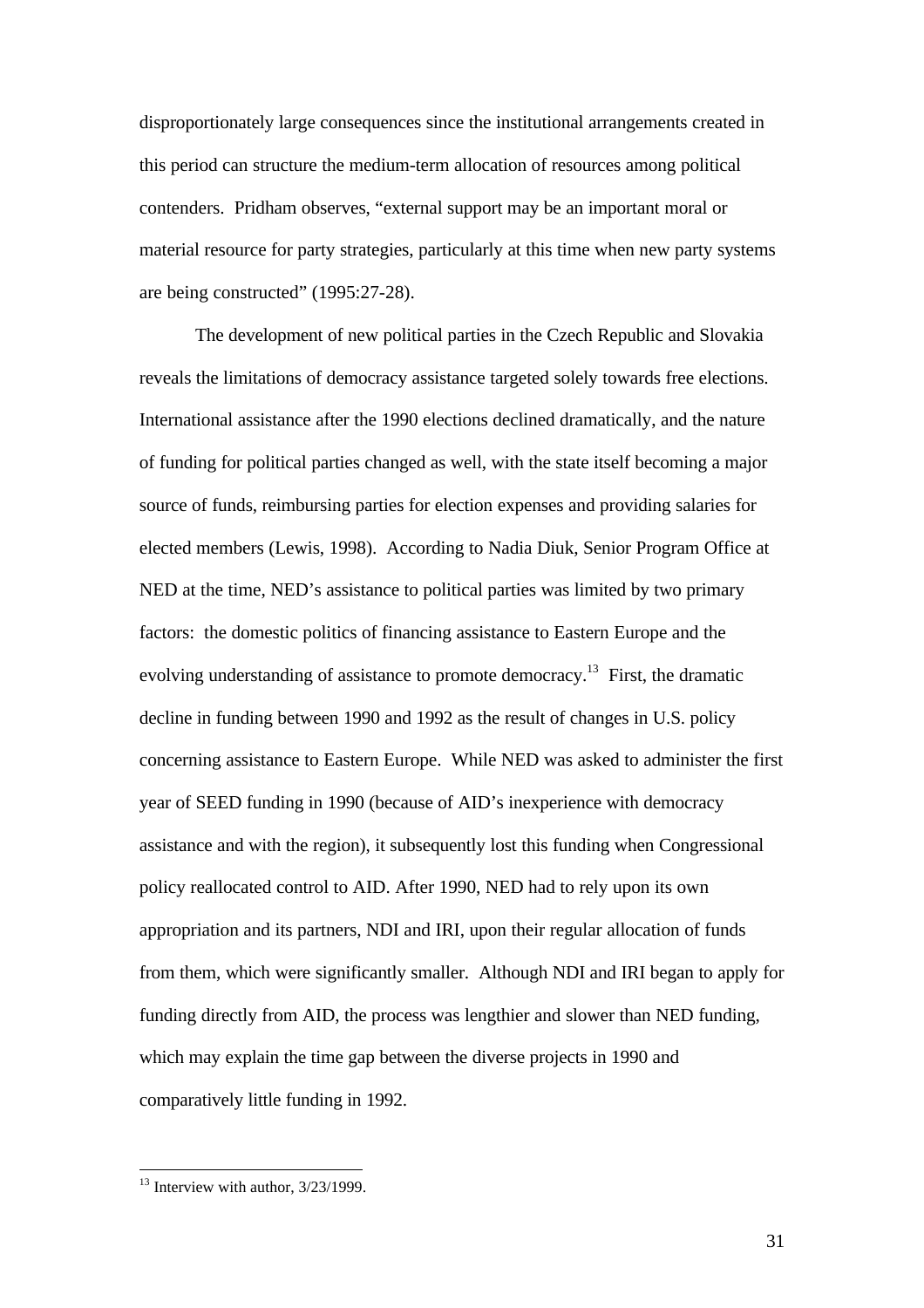Second, many policy makers in Washington had little prior experience with assistance to new political parties, having worked previously only with development aid. They therefore initially believed that democracy assistance was largely complete once founding elections had been held and the "democrats" were in power. While NED had a history of work in the region, the 1990-92 period was one in which funders and policy makers were also learning about the need for ongoing assistance to prevent reversals in democratization. Meciar's rise to prominence in Slovakia in 1991 highlights the need for assistance to parties to continue beyond founding elections as revolutionary movements become new political parties.

By stressing how new party leaders adapt Western models to mobilize electoral support, I have sought to avoid making leaders of new parties seem either overly cynical or like "dupes"(summed up in Vaclav Klaus's rejection of international assistance as "soft advice for hard currency"). Transnational links between parties of similar ideological tendencies have a long post-war history, beginning with the German stiftungen (Pinto-Duschinsky, 1991, 1997; Pridham, 1996). The failure of the dissident led successors to the revolutionary movements is notable, in light of their failure to adopt Western models of party organization. Consistent with Michels' arguments about the need for organizational hierarchy in modern political parties, Vaclav Klaus declared that the success of his Civic Democratic Party in the Czech Republic:

was the final blow to those who advocated the ideas of 'unpolitical politics,' to those who saw the future as a world full of civic movements and temporary initiatives without party structures or clearly defined organizational rules, to those who wanted a world based on brave and innovative ideas implemented directly by enlightened intellectuals who tried to stay above the complicated world of politics. (Klaus, 1997:110)

If the Czech Republic and Slovakia are suggestive, the "anti-politics" of dissidents and revolutionary movements is virtually powerless against the imperatives of contemporary political competition. Yet Paul Hirst also argues that the revolutionary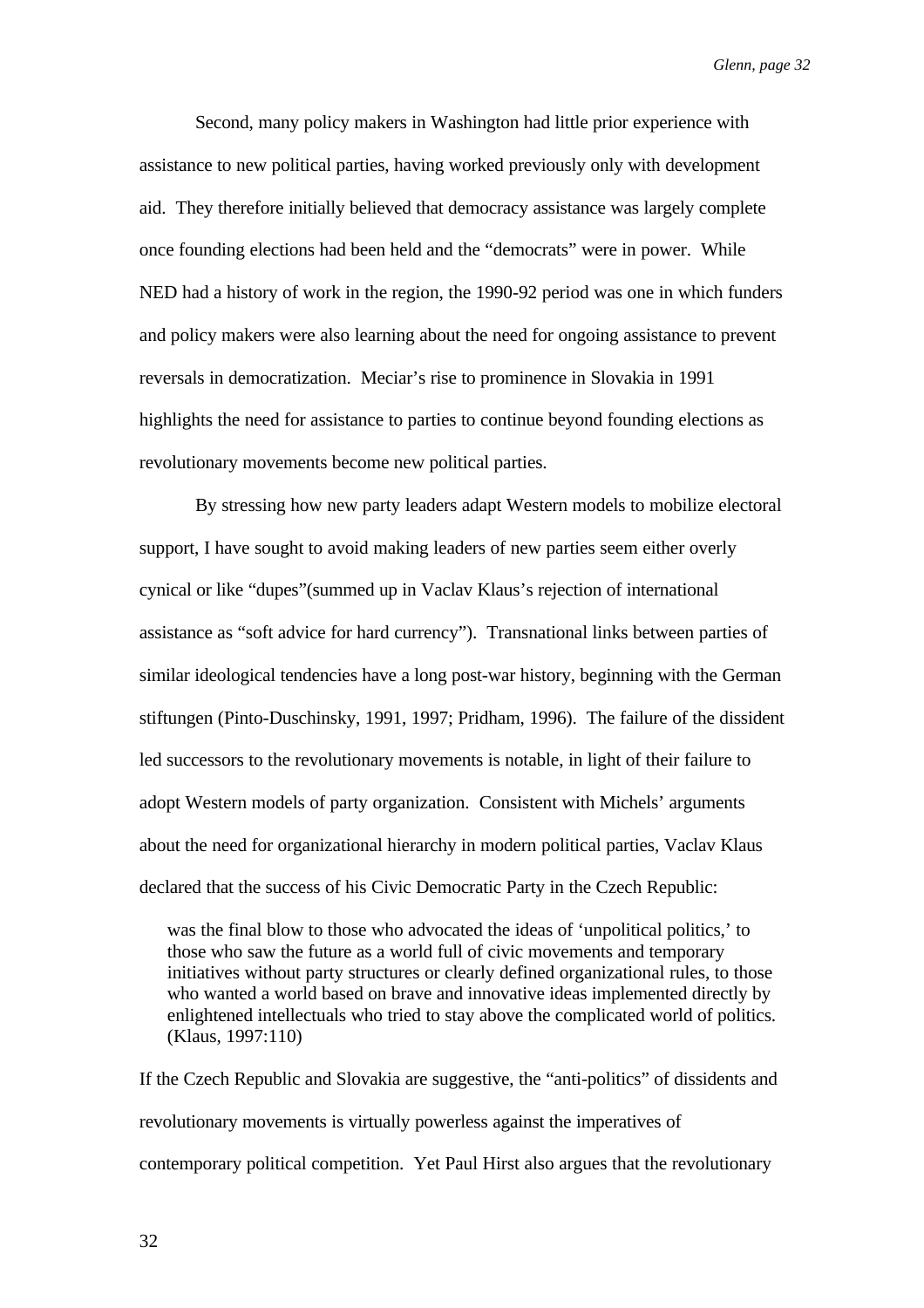#### homogeneous *political*

which relies on the *divisions*

contained within the party system to ensure social and political order." (1991:234, italics in original) As I have argued, this process is not straightforward, especially

nearly one quarter of the vote in each republic was for parties which failed to reach the electoral threshold and enter parliament.

efforts of NED, NDI and IRI in the context of other international efforts in the Czech Republic and Slovakia. In addition to the NED, Quigley identifies eight other

"election assistance" including the Ford Foundation (the largest donor), the Charta 77 Mellon Foundation, the Bradley foundation, the Westminister

German political party foundations whose assistance he was unable to disaggregate stiftungen, in German)

provide a comparative point of reference to evaluate the impact of NED, NDI and IRI.

parties themselves, members of political parties may participate in their projects aimed at political education, which may include trips by party members to attend seminars in

democratizing countries. Michael Dauderstadt of the Ebert Foundation observes that fifty percent of all monies is devoted towards the maintenance of the

expenditures of the Freidrich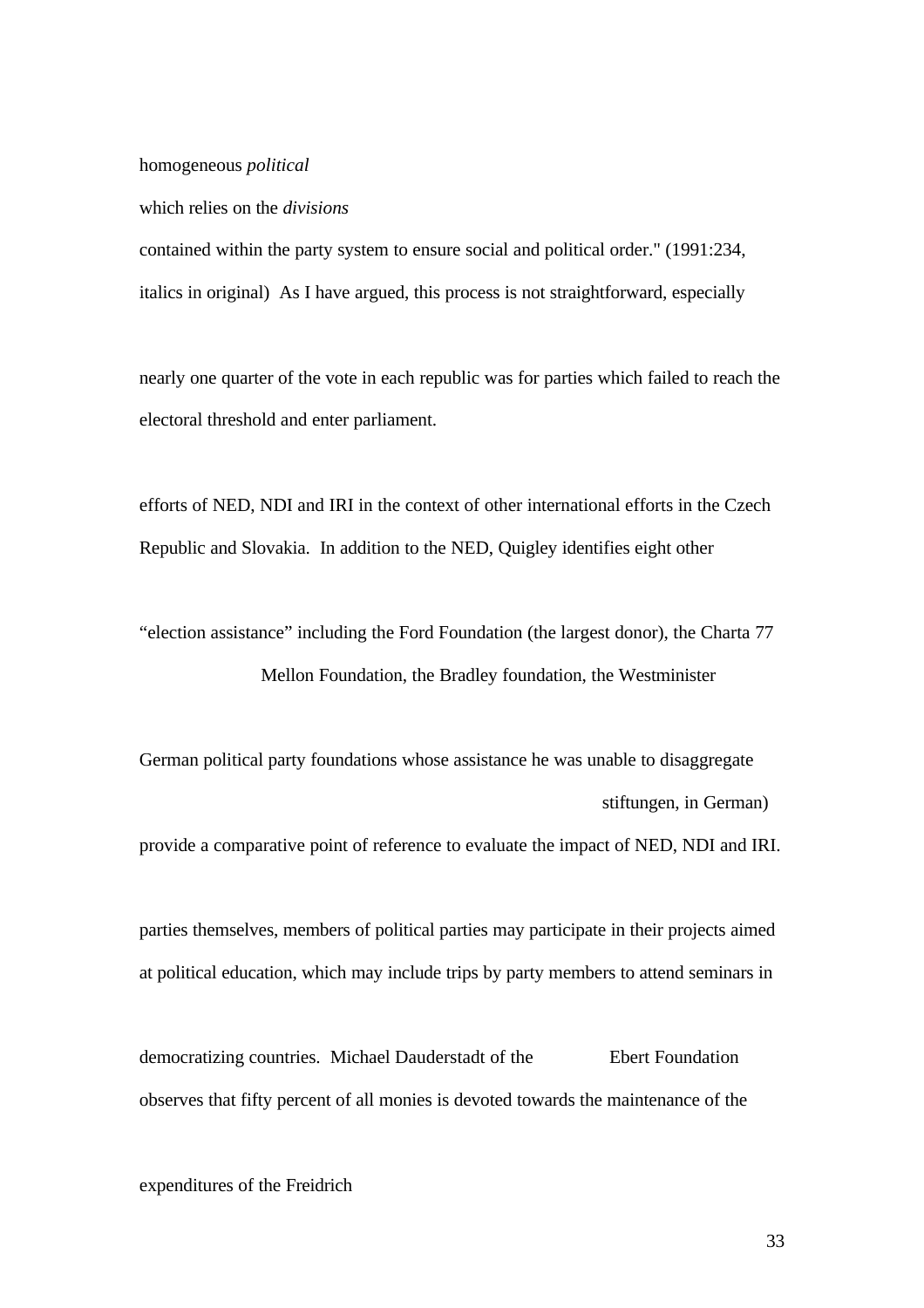spent on measures directly for parties in Central and Eastern Europe and the former-Soviet Union (personal communication, 1998). Without systematic research, evidence of the influence of the German stiftungen can only be speculative, but as one official observed, "We back several horses in the race; whichever is the victor, Germany wins" (quoted in Pinto-Duschinsky, 1997:298).

The focus on parties and elections in this paper emphasizes the emergence of "constitutional democracies" not political democracies which rest upon principles of liberalism (in the language of Freedom House). After the separation of the country in 1993, however, the Czech Republic and Slovakia took markedly different paths. The Czech Republic became seen as a model of democratic development, securing early membership in NATO and the European Union, while Slovakia continued its questionable commitment to democracy and failed to be admitted to either NATO or the EU. Only with the 1998 elections in Slovakia did Meciar lose power to a newly formed Slovak Democratic Coalition which sought to remedy Slovakia's poor international performance and image.

Further comparative research would elaborate the claims in this paper by specifying the influence of particular types of organizations and of particular legacies of communist states. Such research should examine the influence of the European Union's PHARE program upon new democracies (Pinder, 1994) as well as compare Czechoslovakia with other postcommunist countries, such as Poland (where party fragmentation hobbled postcommunist governments) or Hungary (where parties had emerged prior to the round table negotiations). Comparison with assistance to political parties in the former-Soviet Union or new parties in South Africa might provide contrasting paths of democratization (Klandermans, Roefs, and Olivier, 1998). Analysis of assistance to the former-Yugoslavia might highlight the risks of assistance in conditions of war. Further, the particularities of assistance in the immediate period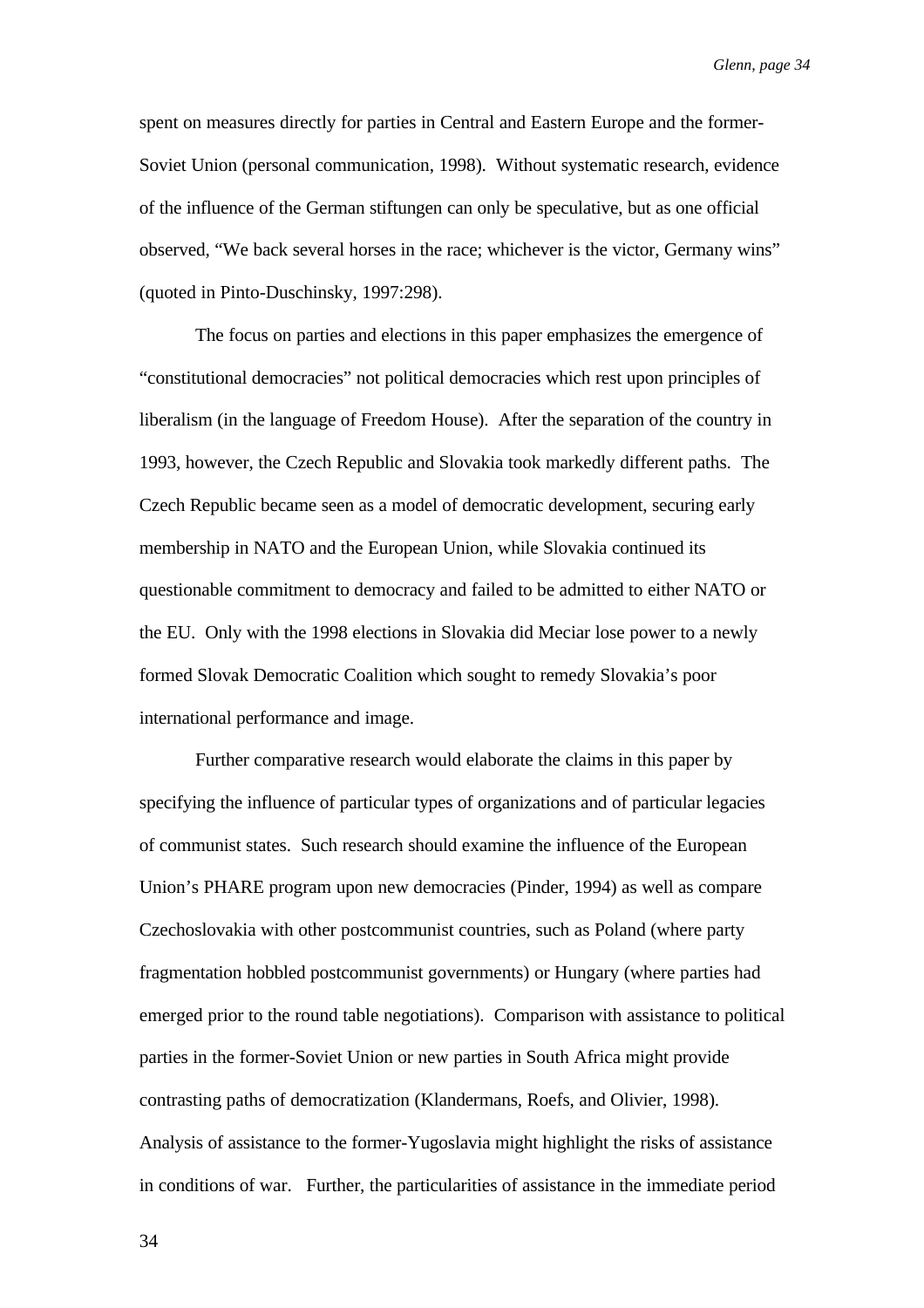after the fall of communism might be contrasted to subsequent developments as

assistance should be different, and attention to evolution over time should provide insight into the consequences of particular forms of assistance in the early period for

Bibliography:

Antalova, Ingrid, ed. 1998. *Proti Nasili 1989-1991: dokumenty [Public Against Violence 1989-1991: Testimony and documents]*. Simecka Foundation.

Blahoz, Josef. 1994. "Political parties in the Czech and Slovak Federal Republics:

*How Political Parties Work: Perspectives from within*, Praeger.

Boli, John and George M. Thomas. 1997. "World Culture in the World Polity: A *American*

*Sociological Review*

Butora, Martin and Butorova, newly born state." *Social Research*

Butorova, Zora. 1993. "A deliberate 'Yes' to the dissolution of the CSFR?" *Sociological Review*, Vol. I, No. 1:58-72.

*Uncaptive Minds*, Winter, 91-92, 61-68.

*Assessing Democracy Assistance*, Washington, DC:

Clark, Ann Marie, Freidman, Elizabeth J. and Kathryn Sovereign Limits of Global Civil Society: A comparison of NGO participation in UN world conferences on the environment, human rights, and women." 51:1-35.

Dauderstadt, Michael. 1998. "A comparison of the assistance strategies of the unpulished manuscript, Friedrich

DeCandole, James, 1991. "Czechoslovakia: Too velvet a revolution?" *European* , #11, Institute for European Defense and Strategic Studies.

Draper, Theodore, 1993. "The End of Czechoslovakia," in *The New York Review of Books*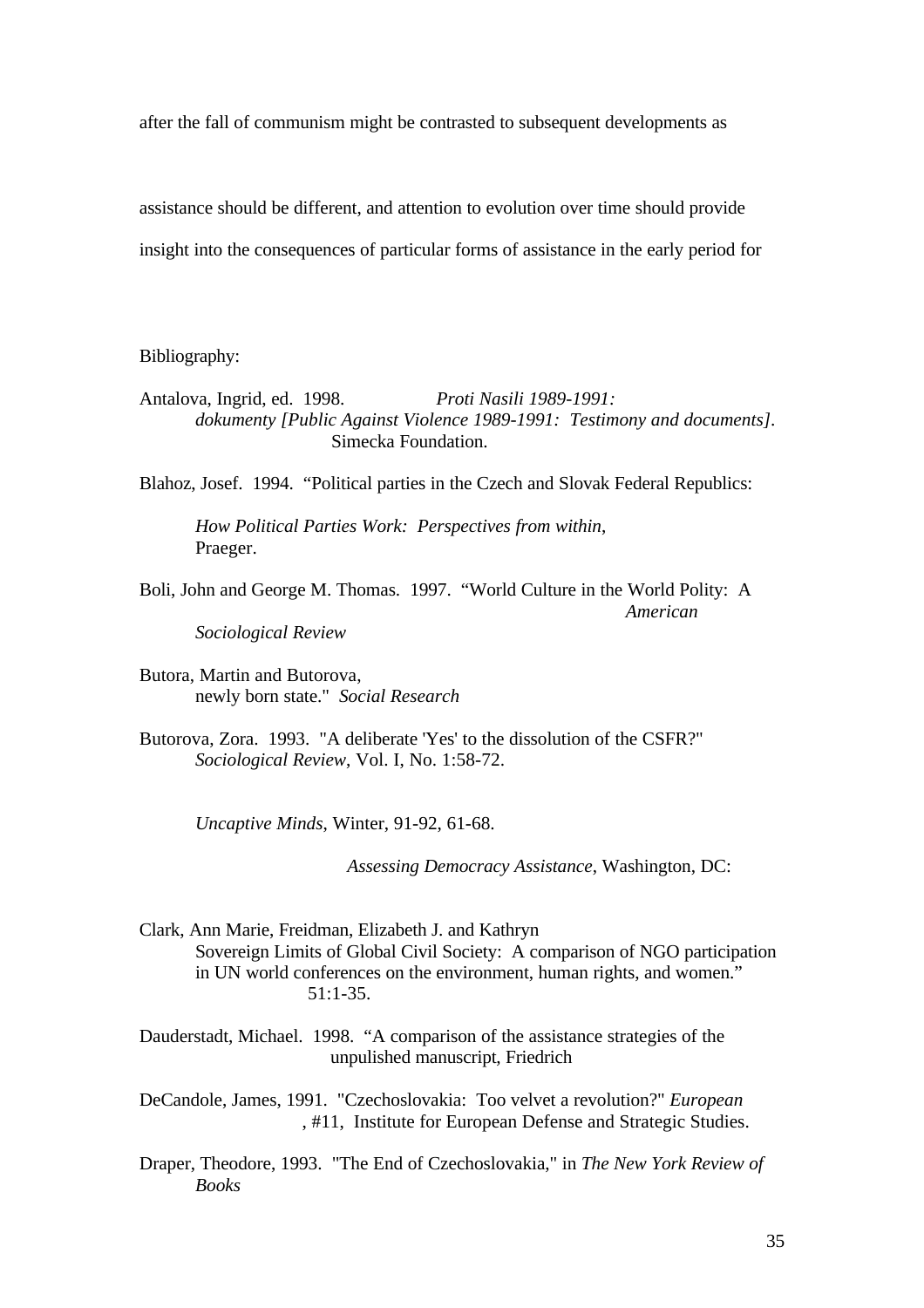- Ekiert, Grzegorz. 1992. "Peculiarities of Postcommunist Politics: The case of Poland," in *Studies in Comparative Communism*, Vol. XXV, Vol. 4, 341-362.
- -------. 1991. "Democratization Processes in East Central Europe: A theoretical reconsideration," in *British Journal of Political Science*, Vol. 21, 285-313.
- Evans, Geoffrey and Stephen Whitefield. 1993. "Identifying the bases of party competition in Eastern Europe," *British Journal of Political Science*, Vol. 23, No. 4 (October): 521-548.
- Fric, Pavol. 1992. "Who loves ya Meciar?" *East European Reporter*, July-August:79.
- Goldstone, Jack A. 1991. *Revolution and rebellion in the early modern world*. Berkeley: University of California Press.
- Haas, Peter M. 1992. "Introduction: Epistemic communities and international policy coordination," *International Organization*, Vol. 46, No. 1:1-35.
- Hirst, Paul. 1991. "The state, civil society and the collapse of Soviet communism," in *Economy and Society*, Vol. 20, No. 2, May:217-242.
- Horn, Miriam. 1990. "Campaign carnival: A velvet election?" *The New Republic*, 203, No. 6:11-13.
- Huntington, Samuel. 1973. "Transnational Organizations in World Politics," *World Politics*, Vol. 25, No. 3: 333-368.
- Innes, Abby. 1997. "The breakup of Czechoslovakia: The impact of party development on the separation of the state." *East European Politics and Societies*, Vol. 11, No. 3: 393-435.
- International Republican Institute. 1995. Mission Statement.
- Kalvoda, Jan. 1992. "The negotiations are a sham: An interview," *Uncaptive Minds*, Winter 91-92, 67-94.
- Klaus, Vaclav. 1997. *Renaissance: The Rebirth of liberty in the heart of Europe*, Washington, DC: The Cato Institute.
- ------- . 1992. *Dismantling Socialism: A preliminary report (A road to a market economy II)*, Prague: Top Agency.
- Keohane, Robert O. and Joseph S. Nye. 1972. *Transnational Relations and World Politics*. Cambridge, MA: Harvard University Press.
- Klandermans, Bert, Marlene Roefs, and Johan Olivier. 1998. "A movement takes office," Pp. 173-194 in *The Social Movement Society*, David S. Meyer and Sidney Tarrow, eds. Lanham, MD: Rowan and Littlefield.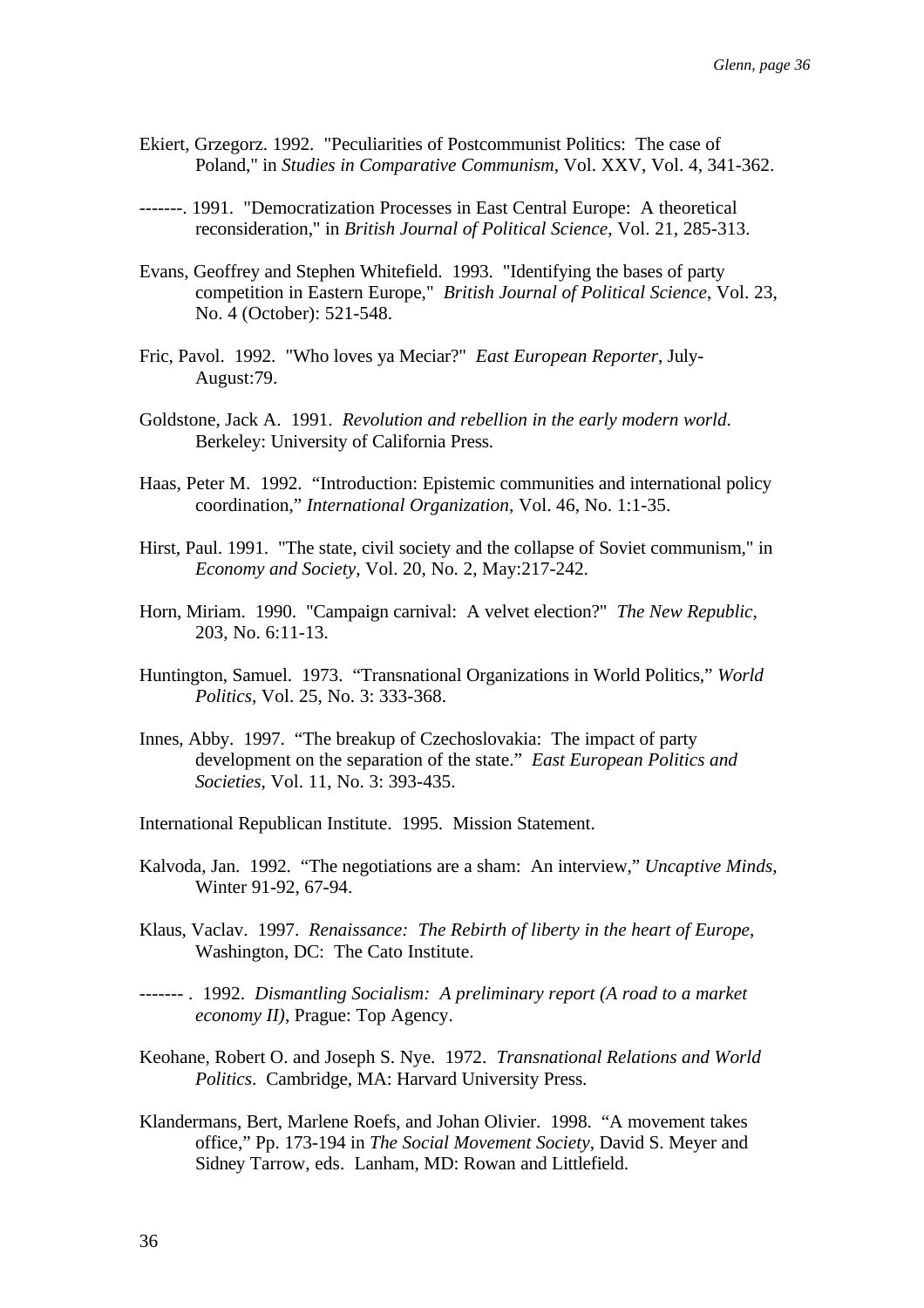Kubik, Jan, 1992. "The Infirmity of Social Democracy in Postcommunist Poland: A *Program on Central and Eastern Europe Working Paper Series*

Leff, Carol. 1997. *The Czech and Slovak Republics: Nation versus state* CO: Westview Press.

> 137-179 in *Funding democratization* Burnell and Alan Ware, eds. Manchester and New York: Manchester University Press.

Rokkan. 1967. "Cleavage structures, party systems and voter alignments," Pp. 1-64 in *National Perspectives*. New York: Free Press.

*Foreign Affairs*, January/February:50-66.

Zald, eds. 1996. *Comparative*

*Structures and Cultural Framings*

Meyer, John W., John Boli, George M. Thomas, and Francisco O. Ramirez. 1997. *American Journal of Sociology* 103/1:

Michels, Robert. 1962. *Political Parties: A sociological study of the tendencies of modern democracies*. New York: Free Press.

> Jak bohate nase strany [How rich are our parties]," , No. 48, November 11:4.

National Democratic Institute for International Affairs, 1996. "What is the National

Olson, David M. 1993. "Dissolution of the state: Political Parties and the 1992 election in Czechoslovakia." , Vol. 26, which is not considered as  $\sim$  Vol. 26, which is not considered as  $\sim$  Vol. 26, which is not considered as  $\sim$  100. 26, which is not considered as  $\sim$  100. 26, which is not consi No. 3:301-314.

*Program on Central and*

*Eastern Europe Working Papers Series*

Pinder, John. 1994. "The European Community and democracy in Central and Eastern Europe," pp. 119-143 in *dimension of democratisation in Eastern Europe* Pridham, Eric Herring and George Sanford, eds. London:

Pinto-Duschinsky, Michael. 1991. "Foreign political aid: The German political *International Affairs* 67, No. 1: 33-63.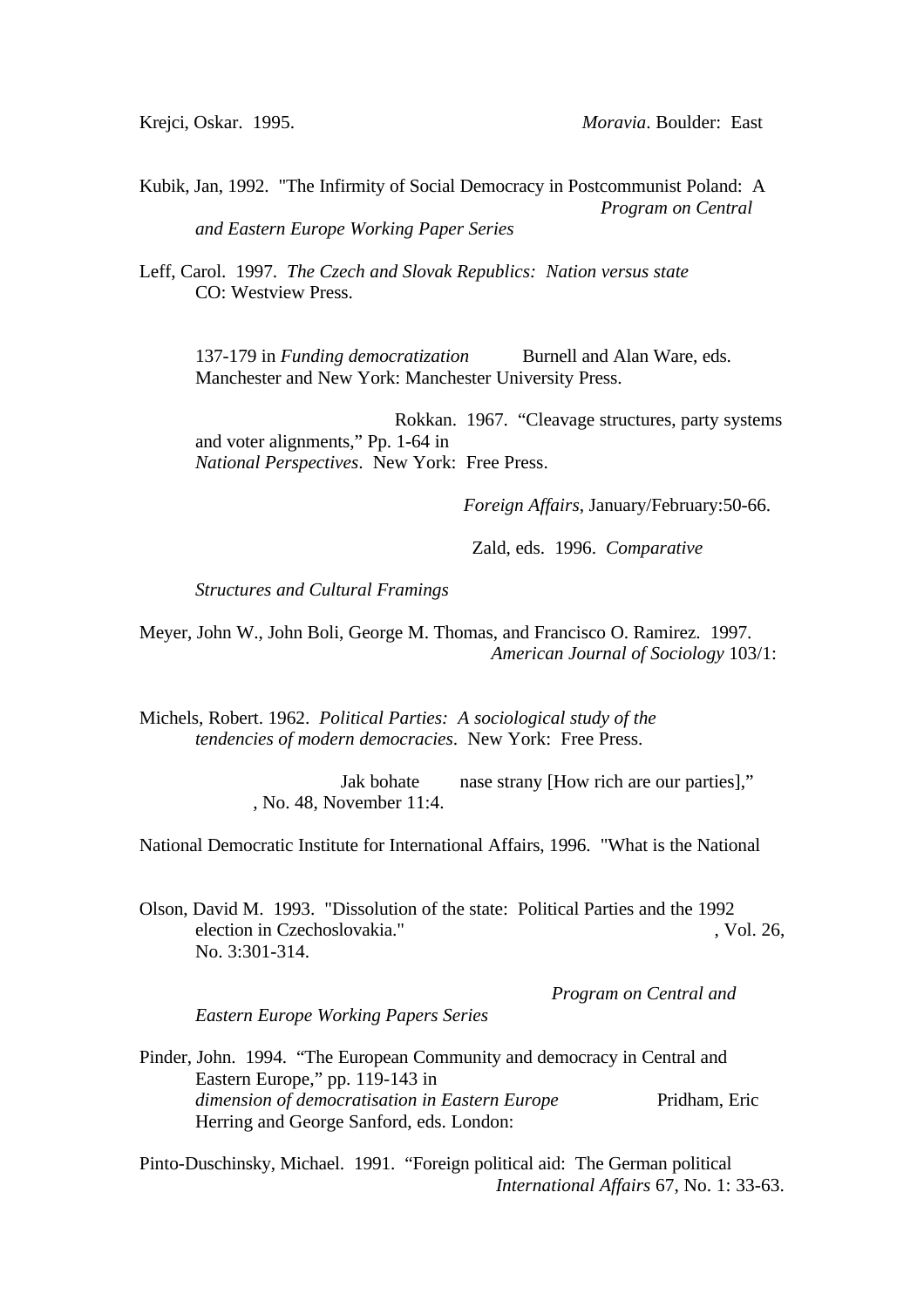- ------- . 1997. "The rise of 'political aid'" in *Consolidating Third Wave Democracies*, Larry Diamond et al., eds. Baltimore, MD: The Johns Hopkins University Press: 295-324.
- Pridham, Geoffrey. 1996. "Transnational party links and transition to democracy: Eastern Europe in comparative perspective," in *Party Structure and Organization in East Central Europe*, Paul G. Lewis, ed. Cheltenham, UK: Edward Elgar: 187-219.
- ------- . 1995. "Parties and their strategies in the transition," Pp. 1-28 in *Party formation in East-Central Europe: Post-communist politics in Czechoslovakia, Hungary, Poland, and Bulgaria*, Gordon Wightman, ed. Brookfield, VT: Edward Elgar Publishing Co.
- Pridham, Geoffrey and Paul G. Lewis. 1996. *Stabilising Fragile Democracies Comparing new party systems in southern and eastern Europe*. New York and London: Routledge.
- Putnam, Robert. 1993. "Diplomacy and domestic politics: The logic of two-level games," Pp. 431-468 in *Double-edged diplomacy: International bargaining and domestic politics*, Peter B. Evans, Harold K. Jacobson, and Robert D. Putnam, eds. Berkeley, CA: University of California Press.
- Quigley, Kevin F.F. 1997. *For Democracy's Sake: Foundations and Democracy Assistance in Central Europe*, Washington, DC: Woodrow Wilson Center Press.
- Rose, Richard. 1984. *Do Parties Really Matter?* 2nd edition. London: MacMillan Press.
- Rothschild, Joseph. 1974. *East Central Europe Between the Two World Wars*. Seattle: University of Washington Press.
- Schmitter, Philippe C. 1996. "The influence of the international context upon the choice of national institutions and policies in neo-democracies," Pp. 26-54 in *The International Dimension of Democratization: Europe and the Americas*, Laurence Whitehead, ed. Oxford: Oxford University Press.
- -------. 1992. "The consolidation of democracy and representation of social groups," *American Behavioral Scientist* 35:4/5:422-449.
- Sikkink, Kathryn. 1993. "Human rights, principled issue-networks, and sovereignty in Latin America," *International Organization*, Vol. 74, No. 3: 411-441.
- Staniszkis, Jadwiga, 1991. *The Dynamics of the Breakthrough in Eastern Europe: The Polish Experience*, University of California Press.
- Urban, Jan. 1990. "The Crisis of Civic Forum," *Uncaptive Minds*, Aug-Sept-Oct.: 36-37.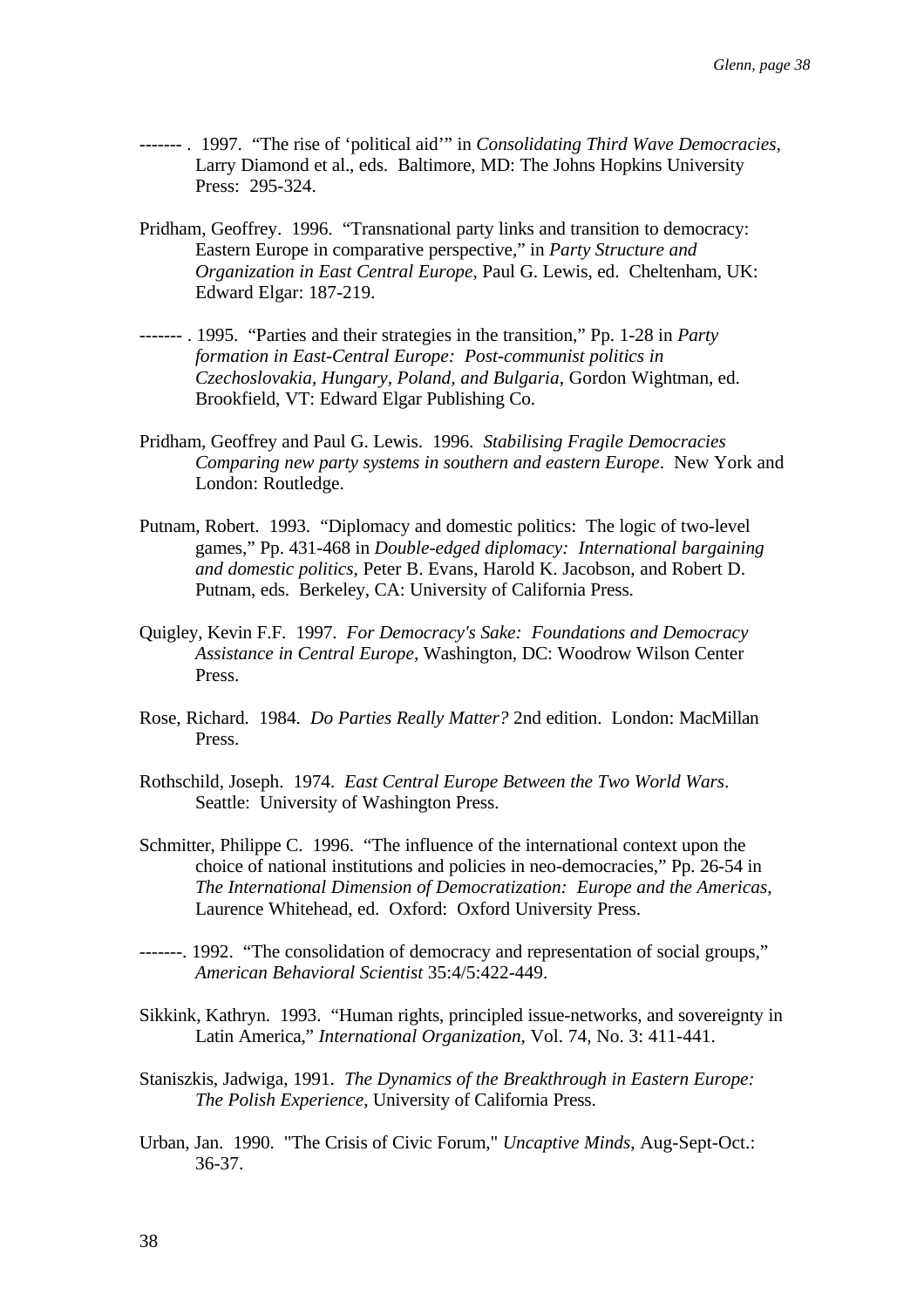- Welsh, Helga. 1996. "Dealing with the communist past: Central and East European experiences after 1990." *Europe-Asia Studies*, Vol. 48, No. 3: 413-428.
- Whitehead, Laurence. 1996. "Three international dimensions of democratization," Pp. 3-25 in *The International Dimension of Democratization: Europe and the Americas*, Laurence Whitehead, ed. Oxford: Oxford University Press.
- Whipple, Tim (ed.). 1991. *After the Velvet Revolution: Vaclav Havel and the new leaders of Czechoslovakia speak out*, New York: Freedom House Press.
- Wightman, Gordon. 1991. "Czechoslovakia," Pp. 53-69 in Bogdan Szajkowski, ed. *New Political Parties in Eastern Europe and the Soviet Union*, Harlow: Longman Press.
- Wolchik, Sharon. 1995. "The politics of transformation and the break-up of Czechoslovakia," in *The End of Czechoslovakia*, Jiri Musil, ed., Budapest, Hungary: Central European University Press: 225-244.
- Zak, Vaclav. 1995. "The velvet divorce -- Institutional foundations," in *The End of Czechoslovakia*, Jiri Musil, ed., Budapest, Hungary: Central European University Press: 245-268.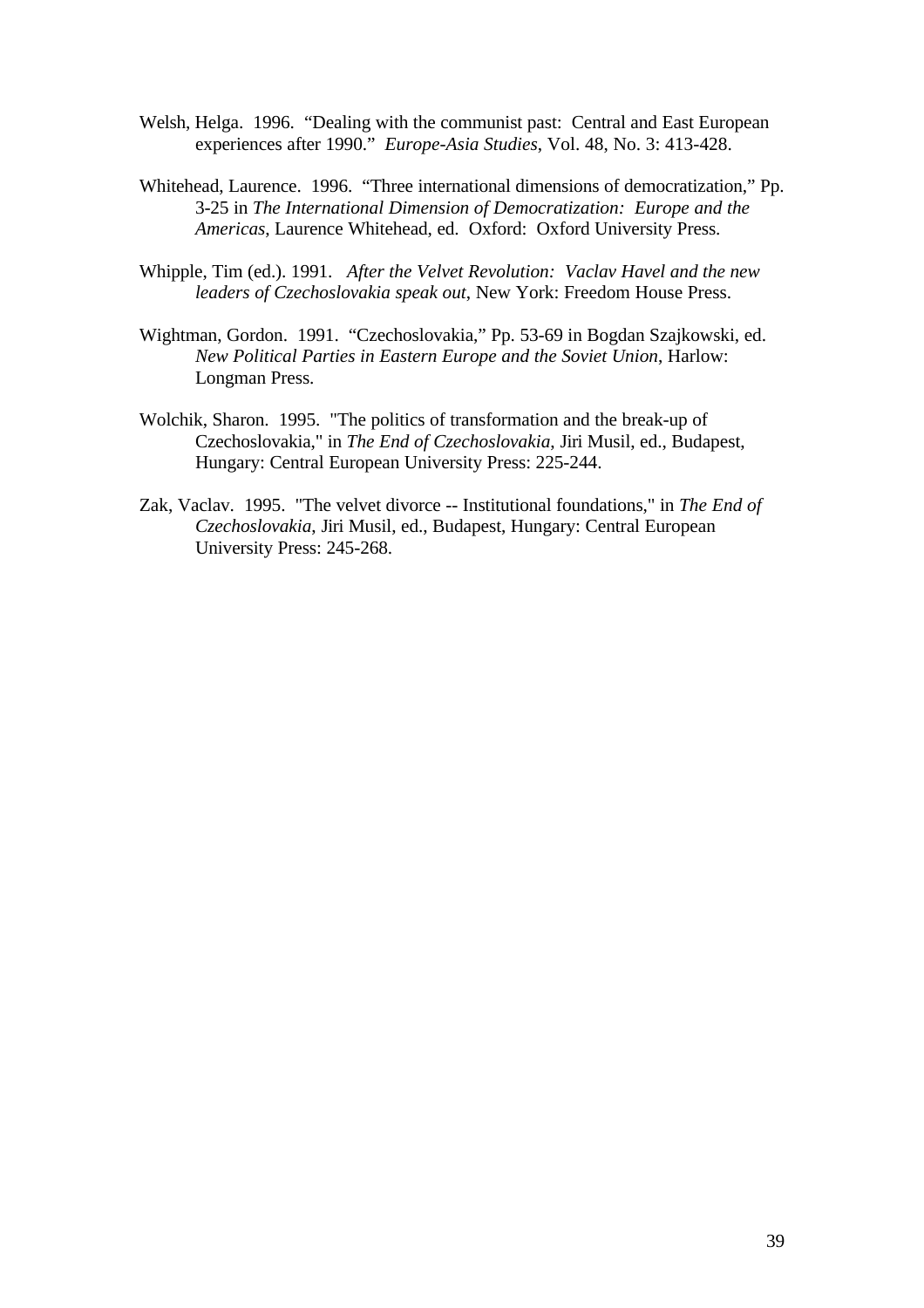#### *Appendix 1. NED grants concerning political parties and elections in Czechoslovakia, 1990-92*

(1) NDI in 1990 with \$11,079 to convene an international group of experts to advise the new Czech and Slovak leadership in the drafting of a new election law.

(2) Institute for Democracy in Eastern Europe (IDEE) with \$290,000 "to enable Civic Forum to educate and involve the public in the political process in preparation for national elections in 1990."

(3) Institute for Democracy in Eastern Europe (IDEE) in 1990 with \$81,000 to provide "infrastructural support" to Civic Forum.

(4) Institute for Democracy in Eastern Europe in 1990 (IDEE) with \$180,000 to provide "organizational and publishing support" for Public Against Violence.

(5) NDI in 1990 with \$53,792 to "organize a multipartisan training seminar for Czech and Slovak party leaders on the methods of democratic party organization, civic education, and campaign techniques."

(6) NDI in 1990 with \$172,512 to "conduct national and regional training workshops on voter education and participation, provide advice on election laws and regulations and support a public opinion survey."

(7) IRI in 1990 with \$42,060 to "conduct national and regional training workshops on the electoral process and provide limited infrastructural support to a range of political parties."

(8) IRI in 1990 with \$32,042 to coordinate an international observation delegation to monitor the national elections in Czechoslovakia.

(9) Freedom House in 1990 with \$140,000 to provide newsprint for the newspaper *Lidove Noviny*, allowing the paper to continue printing during the period leading up to the national elections in 1990.

(10) Freedom House with \$20,000 to help "*Lidove Noviny*, the Republic's premier independent daily newspaper, reach its circulation goal of 500,000 in 1990.

(11) IRI \$57,000 in 1991 to sponsor a series of four training seminars in

Czechoslovakia and Hungary to encourage the informed participation of women and youth in the political process.

(12) NDI \$74,000 in 1992 to organize party-building workshops on improving party organizations and on the mechanisms of grassroots organization and communications. (13) the Association for Independent Social Analysis in 1992 \$19,300 to enable this Prague-based association to conduct a survey in advance of the June, 1992 elections on Czech and Slovak attitudes toward political parties, participation in the electoral process, democratically-elected government, and economic and social reform.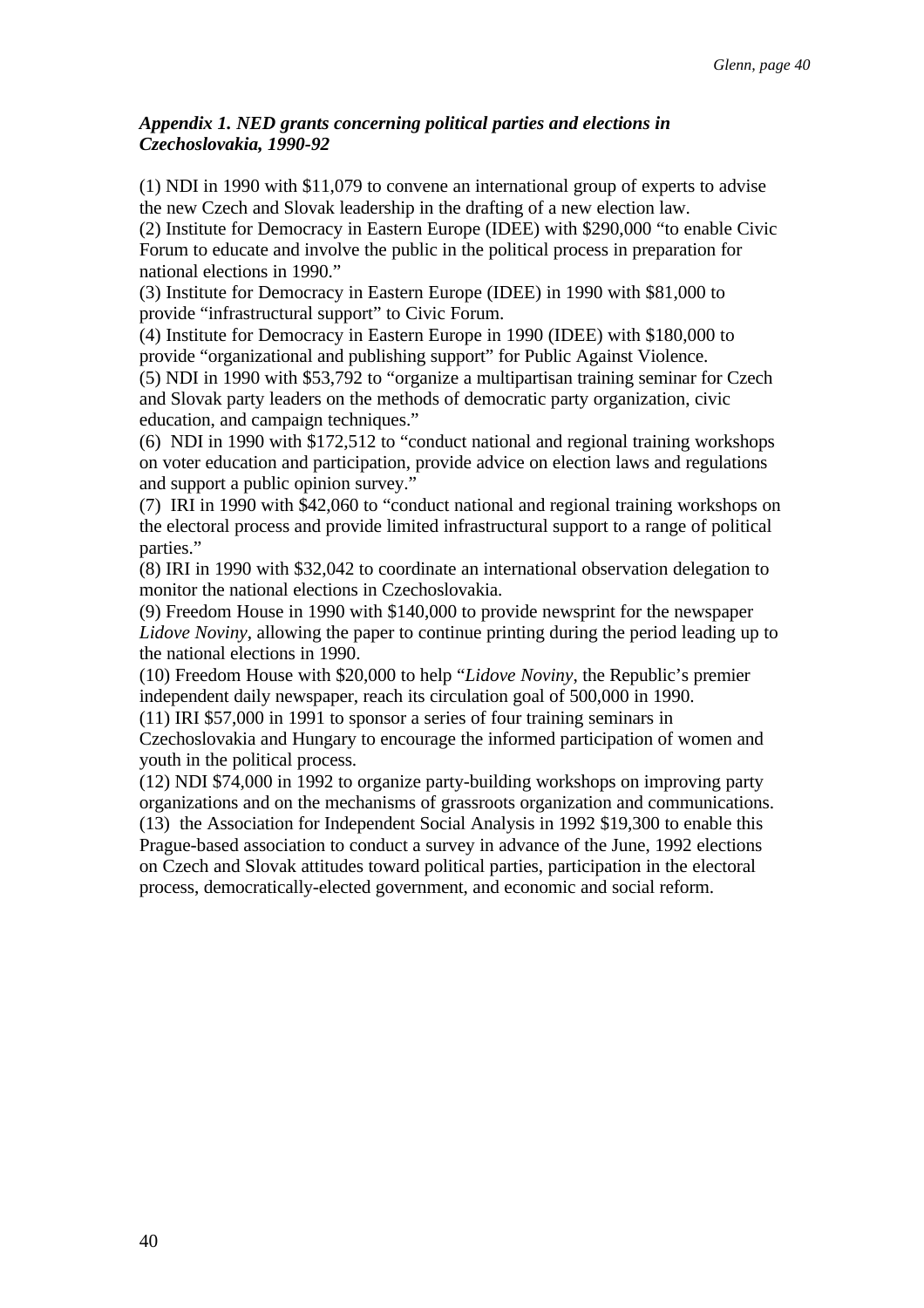## *Table 1. 1990 National election results in Czechoslovakia*<sup>14</sup>

## *1. Czech Republic*

|                               | House of People         |    | House of Nations        |       |
|-------------------------------|-------------------------|----|-------------------------|-------|
| Party                         | % of the vote Seats won |    | % of the vote Seats won |       |
| Civic Forum                   | 53.15                   | 68 | 49.96                   | 50    |
| <b>Communist Party CS</b>     | 13.48                   | 15 | 13.80                   | 12    |
| Christian-Democratic Union    | 8.69                    |    | 8.75                    | 6     |
| Moravian-Silesian Association | 7.89                    |    | 9.10                    | 7     |
| Parties below 5% threshold    | 16.79                   |    | 18.39                   | $- -$ |

#### *2. Slovakia*

|                                | House of People         |    | House of Nations        |    |
|--------------------------------|-------------------------|----|-------------------------|----|
| Party                          | % of the vote Seats won |    | % of the vote Seats won |    |
| <b>Public Against Violence</b> | 32.54                   | 19 | 37.28                   | 33 |
| Christian Dem. Movement        | 18.98                   | 11 | 16.66                   | 14 |
| <b>Communist Party CS</b>      | 13.81                   | 8  | 13.43                   | 12 |
| <b>Slovak National Party</b>   | 10.96                   | 6  | 11.44                   | 9  |
| Hungarian ethnic party         | 8.58                    |    | 8.49                    | 7  |
| Parties below 5% threshold     | 15.13                   |    | 12.70                   |    |

<sup>&</sup>lt;sup>14</sup> Krejci, 1995:340-341.